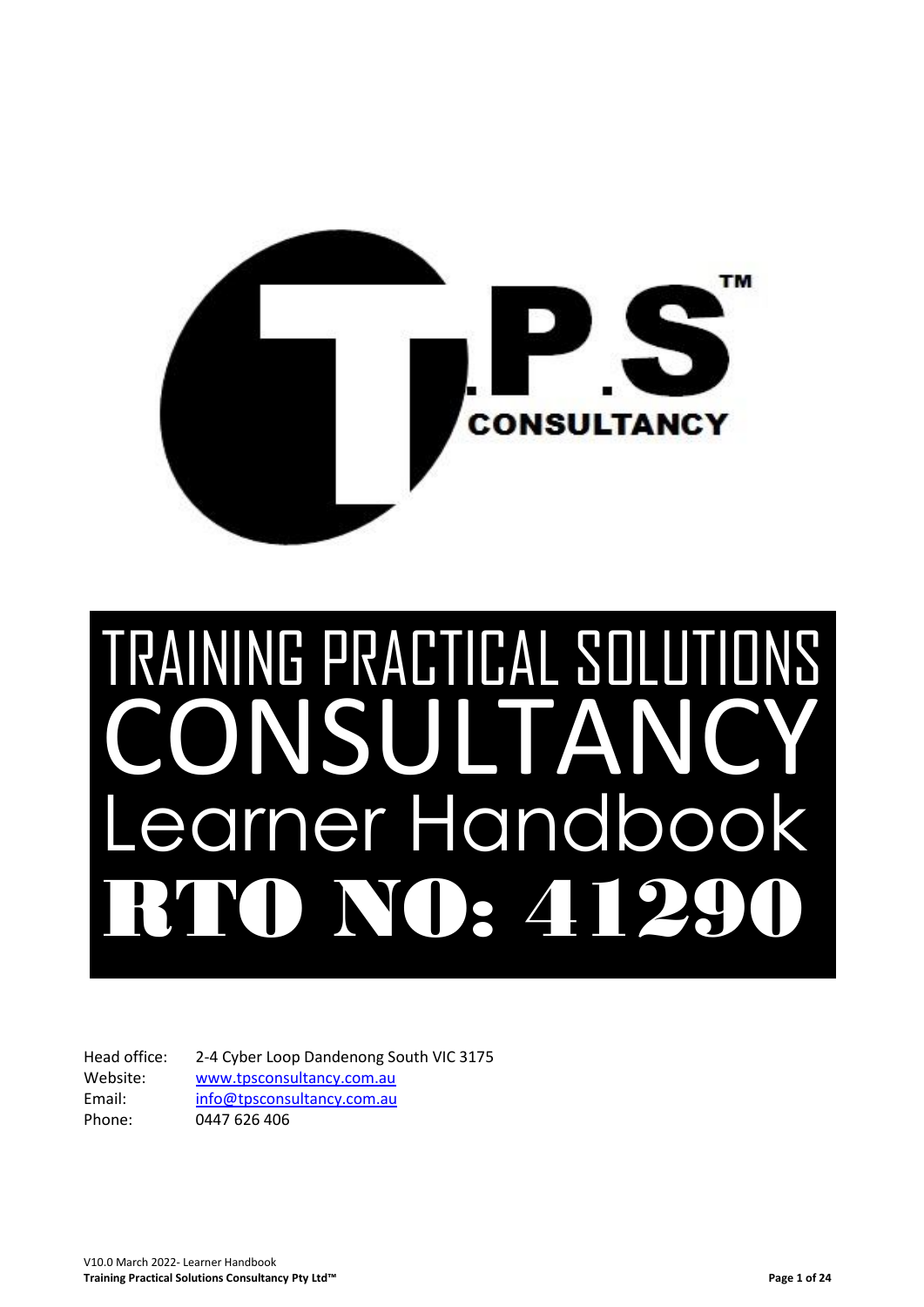### **Document Control Sheet**

### **Revision History**

<span id="page-1-0"></span>

| Version           | Date       | Author                   | Description                                                                                                                                                                                                                                                                                                                                                                        |
|-------------------|------------|--------------------------|------------------------------------------------------------------------------------------------------------------------------------------------------------------------------------------------------------------------------------------------------------------------------------------------------------------------------------------------------------------------------------|
| 1.0               |            | <b>Chantelle Marcato</b> | New Document                                                                                                                                                                                                                                                                                                                                                                       |
| 2.0               |            | <b>Chantelle Marcato</b> |                                                                                                                                                                                                                                                                                                                                                                                    |
| 3.0               | May 2015   | <b>Chantelle Marcato</b> |                                                                                                                                                                                                                                                                                                                                                                                    |
| 4.0 June          | 28/06/2016 | Jaime Yeo                | Reformatting and Proofreading<br>Changes updated in:<br>Changes in address and contact details<br>Addition of disclaimer<br>$\bullet$<br>Updates in welcome note from Managing Director<br>$\bullet$<br>Our Promise to you<br><b>Client Support Services and Special Assistance</b><br>$\bullet$<br><b>Needs</b><br>Fees and refunds<br>$\bullet$<br>Schedules of Fees and Charges |
|                   |            |                          | <b>RPL Guidelines</b>                                                                                                                                                                                                                                                                                                                                                              |
| 5.0 February 2017 | 6/2/2017   | Jaime Yeo                | Changes updated in:<br>Victoria Government Funding (Skills First)<br>Eligibility for Skills First Funding                                                                                                                                                                                                                                                                          |
| 6.0 March 2018    | 2/03/2018  | Jaime Yeo                | Address/Contact details                                                                                                                                                                                                                                                                                                                                                            |
| 7.0 May 2019      |            | Jaime Yeo                | Address/Contact details<br><b>Complaints and Appeals</b>                                                                                                                                                                                                                                                                                                                           |
| 8.0 Feb 2020      | 18/2/2020  | <b>Daniel Beattie</b>    | Grammar improvements and website link corrections.                                                                                                                                                                                                                                                                                                                                 |
| 8.1 May 2020      | 21/05/2020 | Jaime Yeo                | Content updates to the following sections:<br>Your Safety<br>Your Access and Equity<br>Payment Method<br><b>Statutory Cooling Off Period</b><br>Changes to Terms and Conditions                                                                                                                                                                                                    |
| 9.0 March 2021    | 15/03/2021 | Jaime Yeo                | Content updates to the following sections:<br>Eligibility for Skills First Funding<br>Fees and Refunds<br>Fees Payable<br>Learner Satisfaction Survey                                                                                                                                                                                                                              |
| 10.0 March 2022   | 01/03/2022 | Jaime Yeo                | Eligibility for Skills First Funding<br>Refunds<br>Learner Satisfaction Survey<br>Assessment<br><b>Appeals Handling Process</b>                                                                                                                                                                                                                                                    |

### **Disclaimer**

All rights reserved. No part of this publication may be reproduced, stored in a retrieval system or transmitted in any form or by any means, electronic, mechanical, photocopying, recording or otherwise without the written permission of Training Practical Solutions Consultancy (TPSC) Pty Ltd.

This handbook has been prepared for use as part of a structured vocational education and training course and should only be used within that context.

The information contained herein was correct at the time of preparation. Legislation and case law is subject to change and readers need to inform themselves of the current law at the time of reading.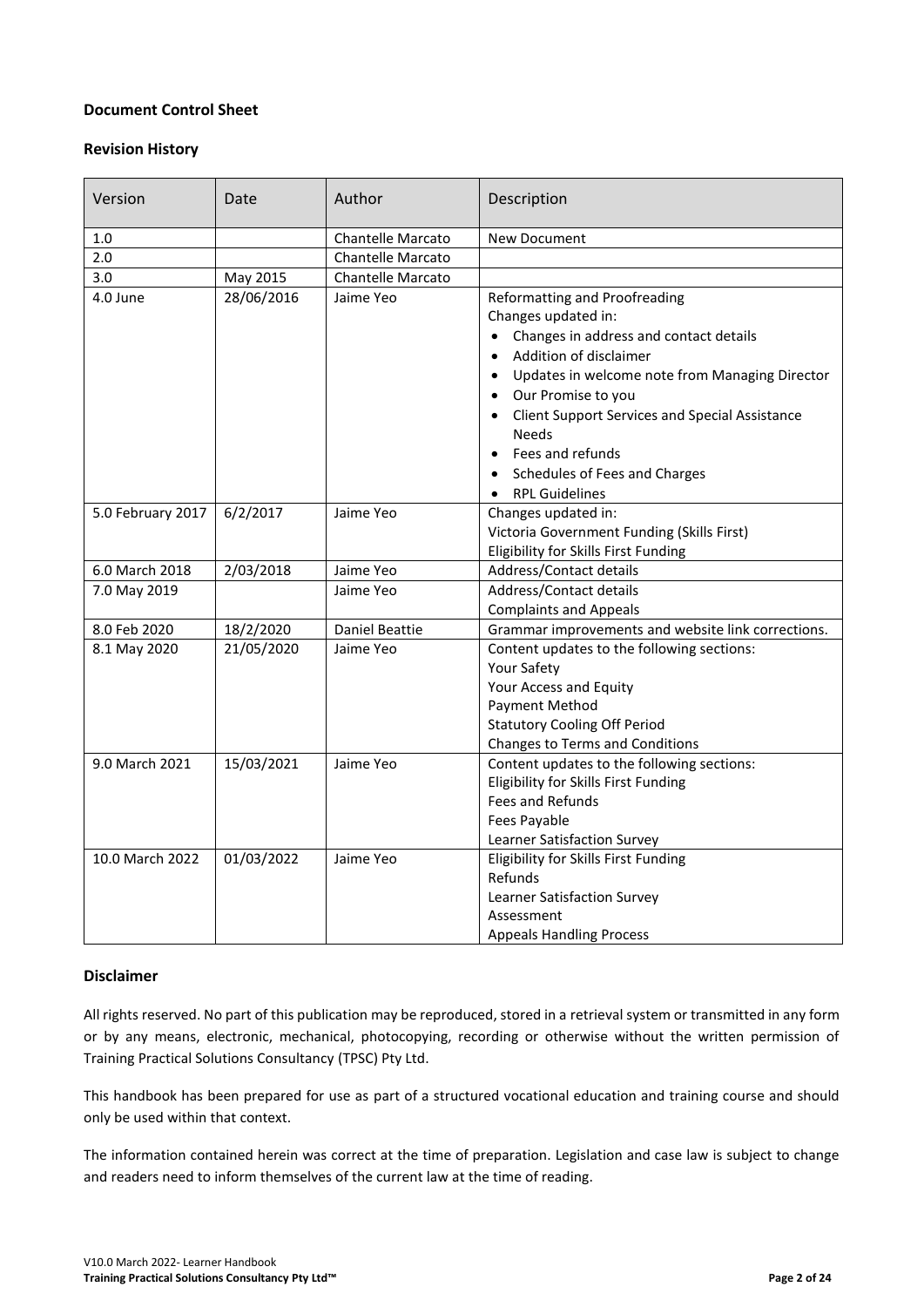# **Contents**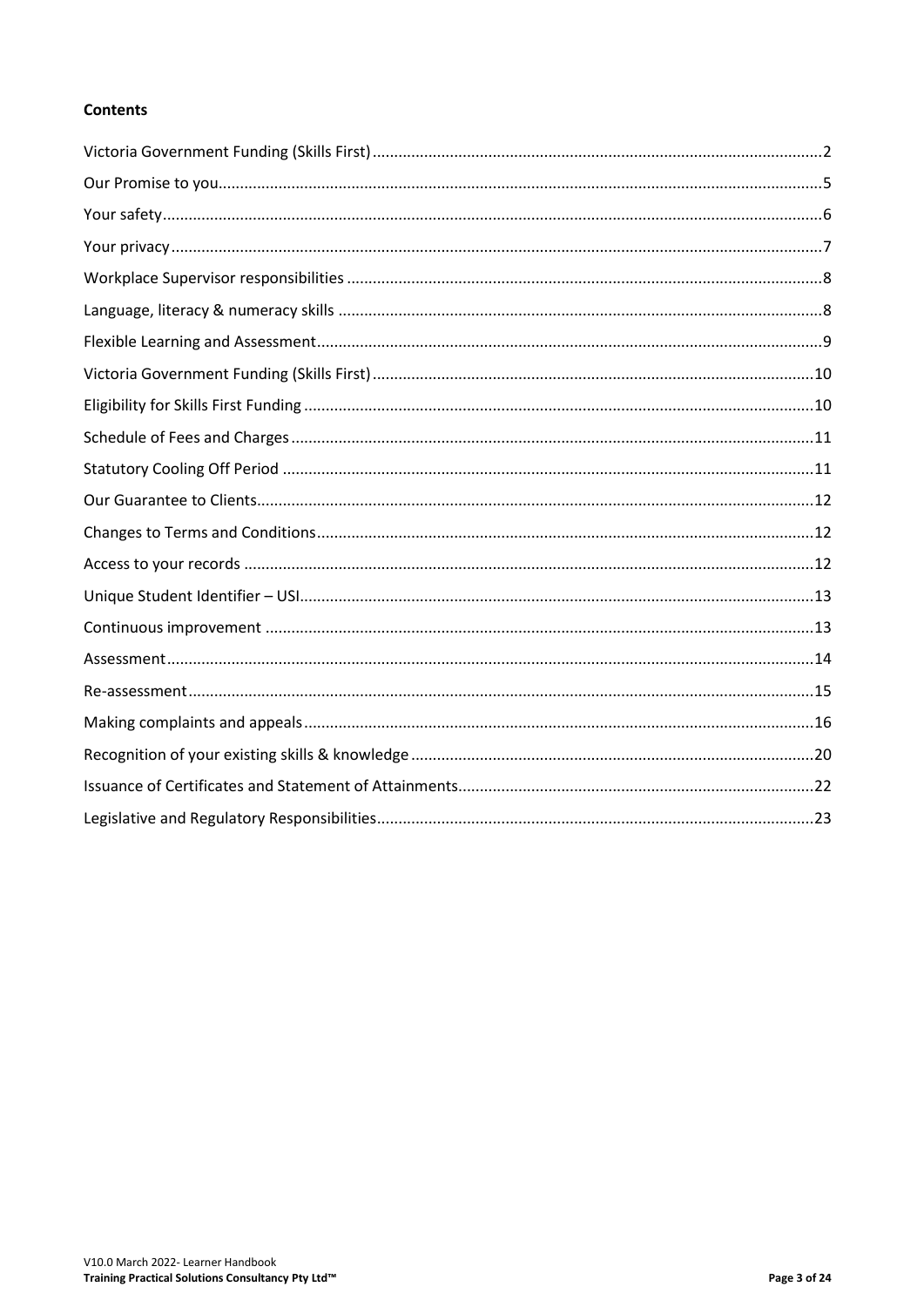# **Welcome**

Welcome and Congratulations on taking the first step towards advancing your education and chosen career profession.

Training Practical Solutions Consultancy (TPSC) is an RTO providing high-quality training to employers and their employees around Australia. We provide nationally recognised training to businesses who require assistance in reviewing and implementing practical solutions to improve any area of their business whilst upskilling their staff.

# **Our mission**

TPSC mission is to continuously improve the quality of workplace education and training through actively promoting and applying principles of Practical Solutions. *Act as you learn, learn as you act*.

# **Our objectives**

In recognition of this mission, our objectives are:

- **People.** We strive to attract, recruit and retain talented, competent and committed trainers. We promote excellent performance through leadership and professional development.
- **Safety & equality.** We are committed to providing an environment which is safe, equitable and which promotes a confident and productive training and assessment environment.
- − **Integrity & ethics**. We conduct ourselves in accordance with shared and agreed standards of behaviour which holds ethical conduct and integrity as our highest priorities.
- − **Quality committed.** We aspire to deliver consistent, high quality services and apply quality systems which support training and assessment excellence.
- **Learner Focused.** We thrive on providing training and assessment that is learner focused and which supports lifelong learning. We respect our learners and strive to attract them time after time through high quality training and assessment experiences.
- − **Industry engagement.** We recognise the value of industry engagement as the driving force in shaping our training and assessment strategies. We deliver training and assessment services which are founded on industry needs and expectations.

This information booklet is designed to provide you with information about the services provided by TPSC and our approach to providing you a safe, fair and supported environment to participate in training and assessment. This handbook does not provide you with specific information about a particular course offered by TPSC. This information is also available in the Course Brochure or on our website.

If you have any questions, please feel free to contact any of our friendly staff, by calling 0447 626 406 or email us at info@tpsconsultancy.com.au

We look forward to starting you on your journey of learning and hope to launch you into a better bright future chosen career.

Regards, **Lee Tudor**  *Managing Director*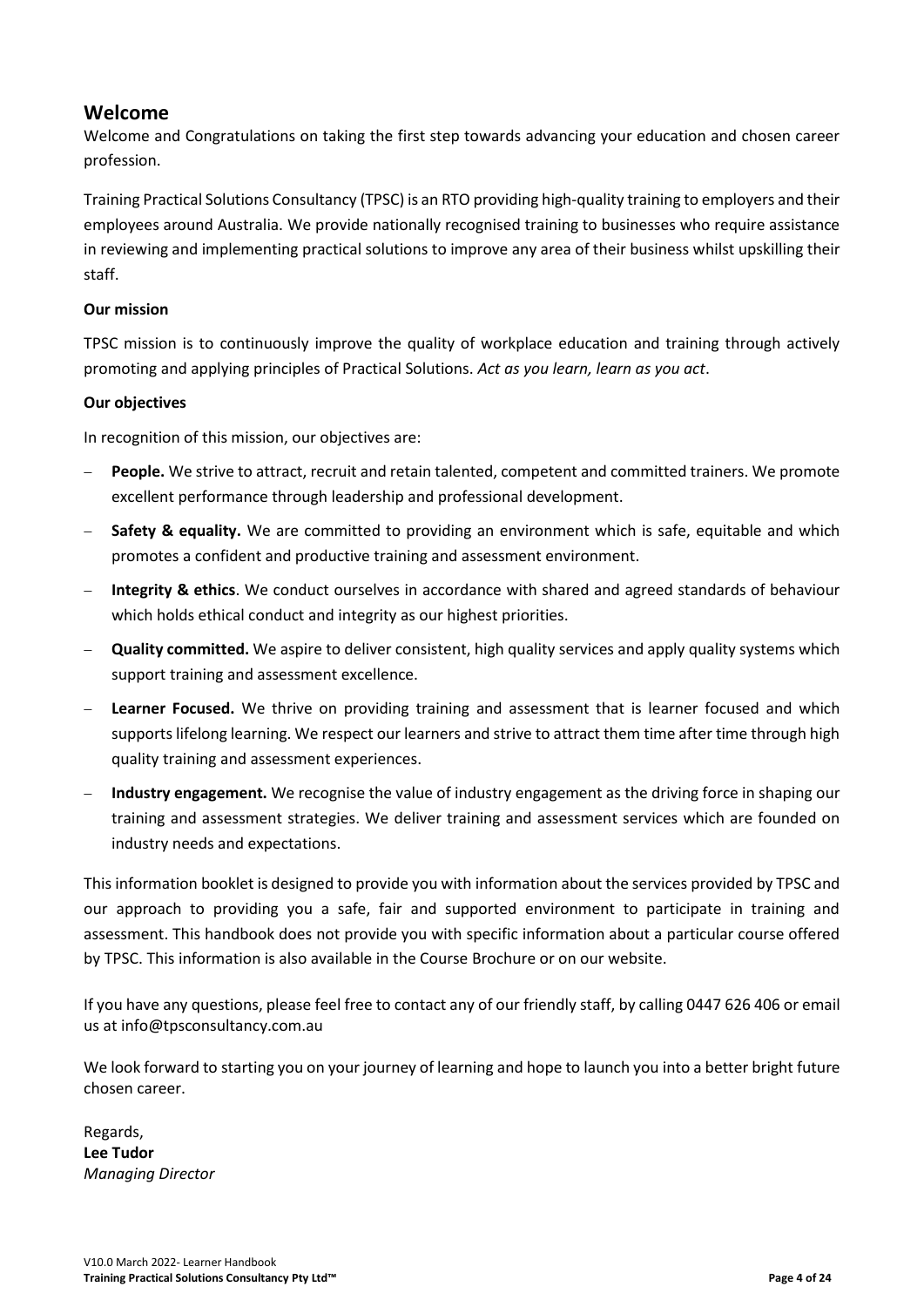As a Registered Training Organisation (RTO Code 41290), we are responsible for ensuring the training and assessment we deliver to you is compliant under the VET Quality Framework and as such adheres to the Standards for Registered Training Organisations (RTOs) 2015 (released 2014), under subsection 185 (1) of the National Vocational Education and Training Regulator Act 2011.

The VET Quality Framework (VQF) means the following:

- Standards for Registered Training Organisation (RTOs) 2015
- Australian Qualifications Framework;
- Fit and Proper Person Requirements;
- Financial Viability Risk Assessment Requirements;
- Data Provision Requirements.

### <span id="page-4-0"></span>**Our Promise to you**

TPSC maintains a responsible and committed approach to the provision of VET. We provide staff, trainers and assessors who:

- − Are formally qualified and experience
- − Represent TPSC and act professionally at all times
- − Undertake duties of a trainer and assessor with honesty, integrity and diligence
- − Provide the highest level of skills, knowledge and training
- − Treat all learners with respect
- − Maintain learner confidentially
- − Conduct fair, valid and reliable competency based assessments

We recruit learners in a responsible and ethical manner and provide a supportive learning environment where all learners, irrespective of age, gender and cultural background – receive encouragement and guidance at all times.

We recognise the rights of all learners, abide by the anti-discrimination and equal opportunity regulations.

We treat all learner fairly, providing external advice and support when needed in order to complete the training course successfully.

We implement strict grievance handling procedures.

We provide learners with opportunities to extend a course without additional cost while complying with the standards for Recognised Training Organisations (RTOs) 2015.

We encourage learners' feedback at mid-way and at the end of the course and act on this feedback accordingly for future improvements.

We work as a team and strive to achieve the highest learners' satisfaction with all aspects of training and take every opportunity to ensure this happens and that any grievance is handled fairly.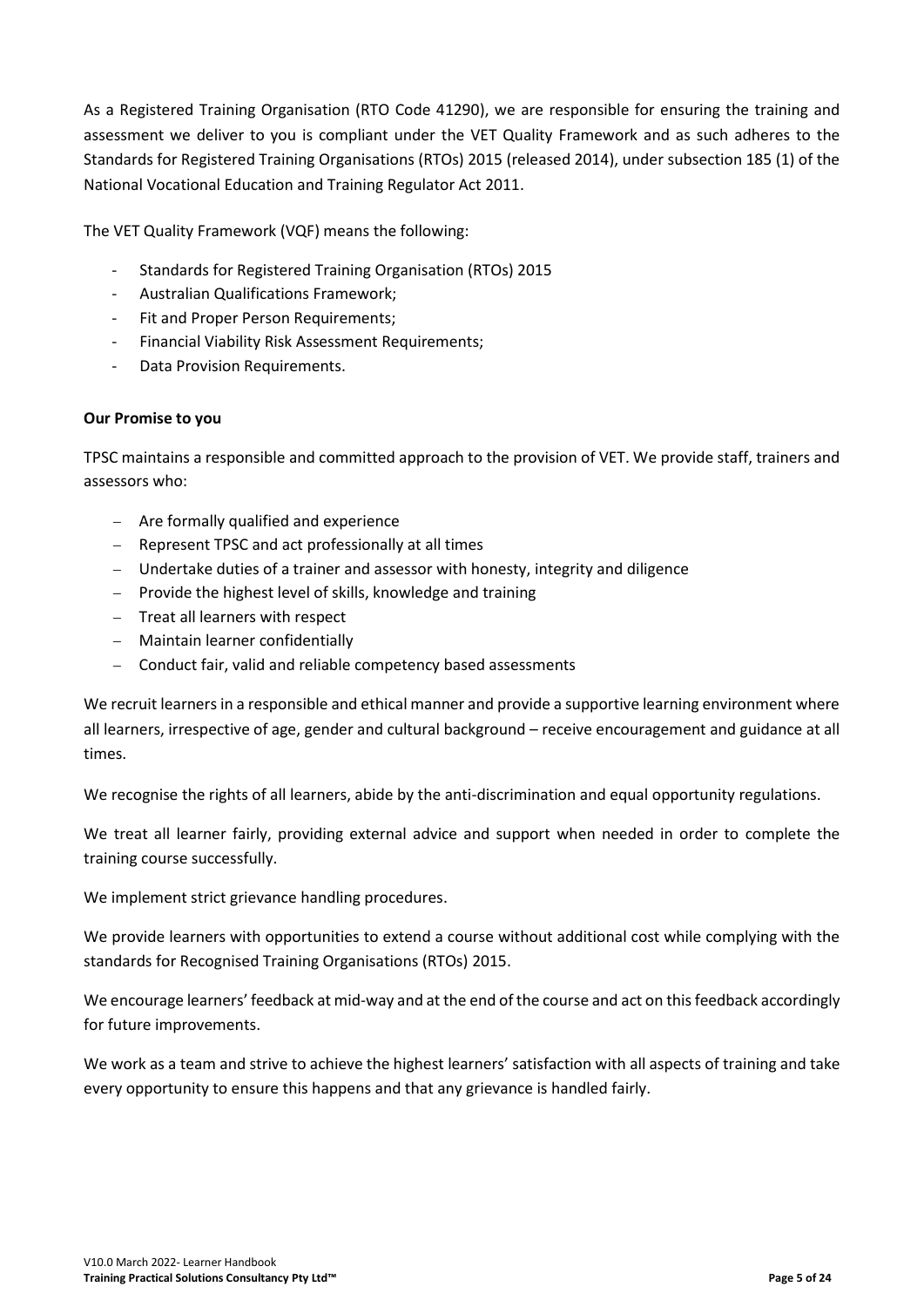### **Our expectation of you**

TPSC expects you:

- To contribute to learning in a harmonious and positive manner irrespective of gender, race, sexual preference, political affiliation, marital status, disability or religious belief.
- − To comply with the rules and regulations of TPSC.
- − To be honest and respectful, which includes not falsifying work or information and not conducting yourself in any way that may cause injury or offence to others?
- − To be responsible for your own learning and development by participating actively and positively and by ensuring that you maintain progress with learning units of competency.
- To monitor your own progress by ensuring that assessment deadlines are observed.
- To utilise facilities and TPSC publications with respect and to honour our copyrights and prevent our publication from being distributed to unauthorised persons.
- − To respect other learners and TPSC staff members and their right to privacy and confidentiality.

# <span id="page-5-0"></span>**Your safety**

TPSC is committed to providing you a safe environment in which to participate in training and assessment. We are aware under the Occupational Health and Safety Act 2004 of our responsibilities to maintain a safe environment.

The following guidelines are provided as a basis for safe practice in the training environment:

- Know and observe details of emergency response and evacuation plans;
- − Do not undertake activities which may cause injury to self or others;
- − Be responsible for your own actions;
- No smoking at the training and assessment facilities or offices;
- − Report all potential hazards, accidents and near misses to the RTO staff or your supervisor;
- − No consumption of alcohol during the conduct of training and assessment;
- Keep training and assessment areas neat and tidy at all times;
- − Seek assistance if you volunteer to lift items e.g. move furniture in a training area; and
- − Observe hygiene standards particularly in eating and bathroom areas.
- Electrical equipment that is not working should be reported to Training Practical Solutions staff;
- − Electrical work should only be performed by appropriately licensed or trained staff. Learners should not undertake any task related to fixing electrical equipment such as lighting or electrical training aids;
- − Training Practical Solutions will communicate the procedures involved in evacuation and the location of fire equipment to learners at all training locations or environment;
- − Provision for first aid facilities are available where training is delivered;
- − All accidents must be reported to staff;
- The accident and any aid administered must be recorded by staff involved, in the injury register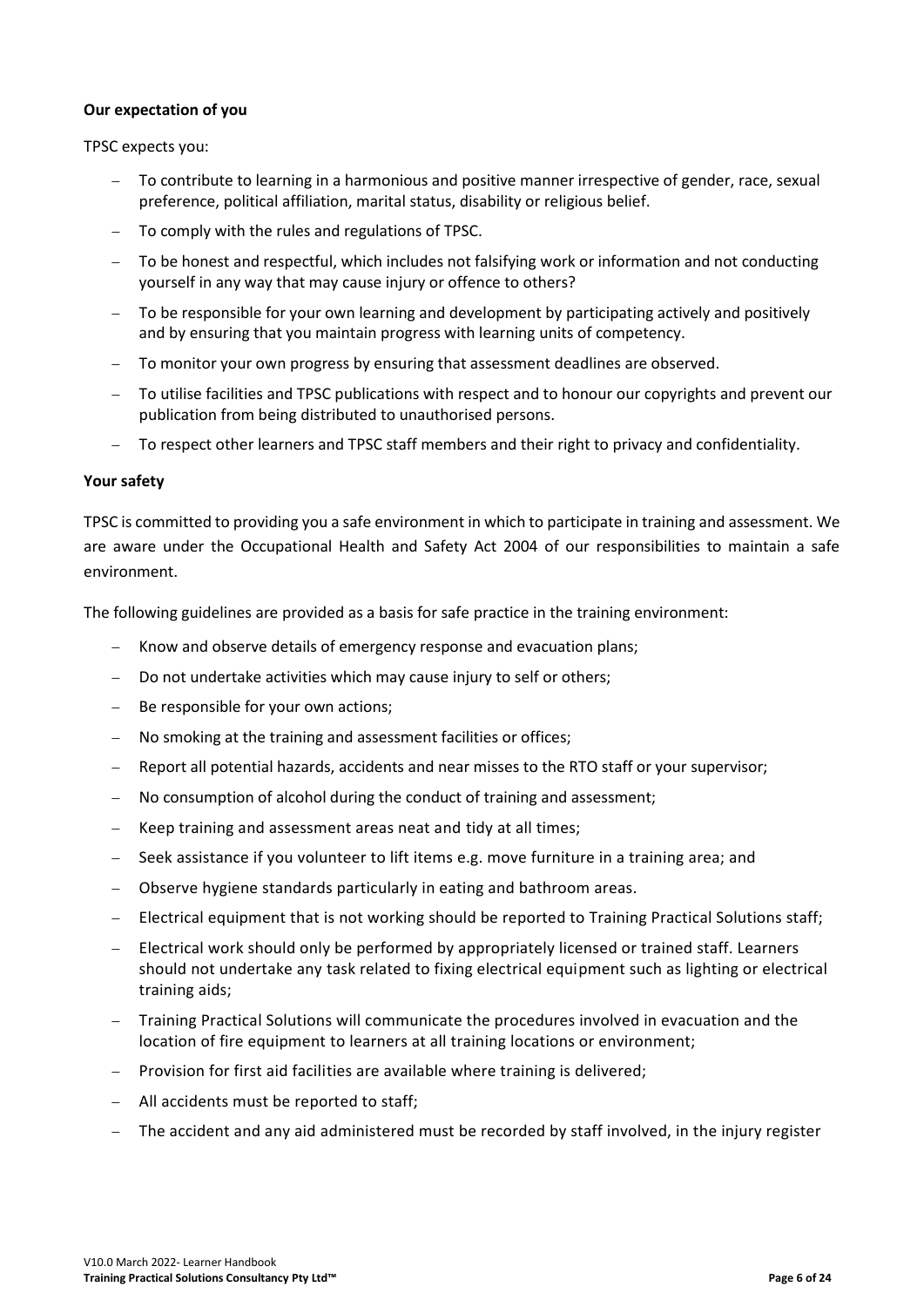### **Your access and equity**

TPSC is committed to ensuring that the training and assessment environment is free from discrimination and harassment. All TPSC staff members (including contractors) are aware that discrimination and harassment will not be tolerated under any circumstances. In the event that discrimination and harassment is found to have occurred disciplinary action will be taken against any staff member who breaches this policy. Suspected criminal behaviour will be reported to police authorities immediately. Learners should expect fair and friendly behaviour from TPSC staff members. Learners who feel that they have been discriminated against or harassed should report this information to a staff member of TPSC that they feel they can trust. This will initiate a complaint handling procedure which will be fair and transparent and will protect your rights as a complainant. Alternatively, if a learner wishes to report an instance of discrimination or harassment to an agency external to TPSC, they are advised to contact Australian Human Rights Commission.

# <span id="page-6-0"></span>**Your privacy**

TPSC takes the privacy of learners very seriously and complies with all legislative requirements. These include the Privacy Act 1988 No. 119 and Australian Privacy Principles.

Here's what you need to know:

- TPSC will retain personal information about you relating to your enrolment with us. This includes your personal details, your ethnicity and individual needs, your education background. We will also retain records of you training activity and are required to do this in accordance with the National Vocational Education and Training Regulator Act 2011.
- Your personal information is retained within our hard copy filling system and our computer systems. Your information is collected via the enrolment form and through your completion of administrative related forms and based on your training outcomes. Hard copy files are secured in lockable filing cabinets which are monitored throughout the day and secured in the evening. Electronic data retained on our computer systems is protected via virus protection software and firewall protection. Our data is backed up continuously to our server which is secure.
- − TPSC is required by the National Vocational Education and Training Regulator Act 2011 to securely retain your personal details for a period of 30 years from the date your enrolment has completed. The purpose of this is to enable your participation in accredited training to be recorded for future reference and to allow you to obtain a record of your outcome if required.
- In some cases, we are required by law to make learner information available to Government agencies such as the National Centre for Vocational Education and Research or the Australian Skills Quality Authority. In all other cases TPSC will seek the written permission of the learner for such disclosure. TPSC will not disclose your information to any person or organisation unless we have written instructions from you to do so. If you require your records to be accessed by persons such as your parents, you need to authorise this access otherwise this access will be denied.
- You have the right to access information that TPSC is retaining that relates to you. Further instructions are provided on how to access records within the section titled "Access to your records".
- − If you have concerns about how TPSC is managing your personal information, we encourage you to inform our staff and discuss your concerns. You are also encouraged to make a complaint directly to us using our internal complaint handling arrangements outlined in this handbook. Under the Privacy Act 1988 (Privacy Act) you also have the right to make a complaint to the Office of the Australian Information Commissioner (OAIC) about the handling of your personal information. You can find more information about making a privacy complaint at the website of the OAIC located at: [http://www.oaic.gov.au/privacy/privacy-complaints.](http://www.oaic.gov.au/privacy/privacy-complaints)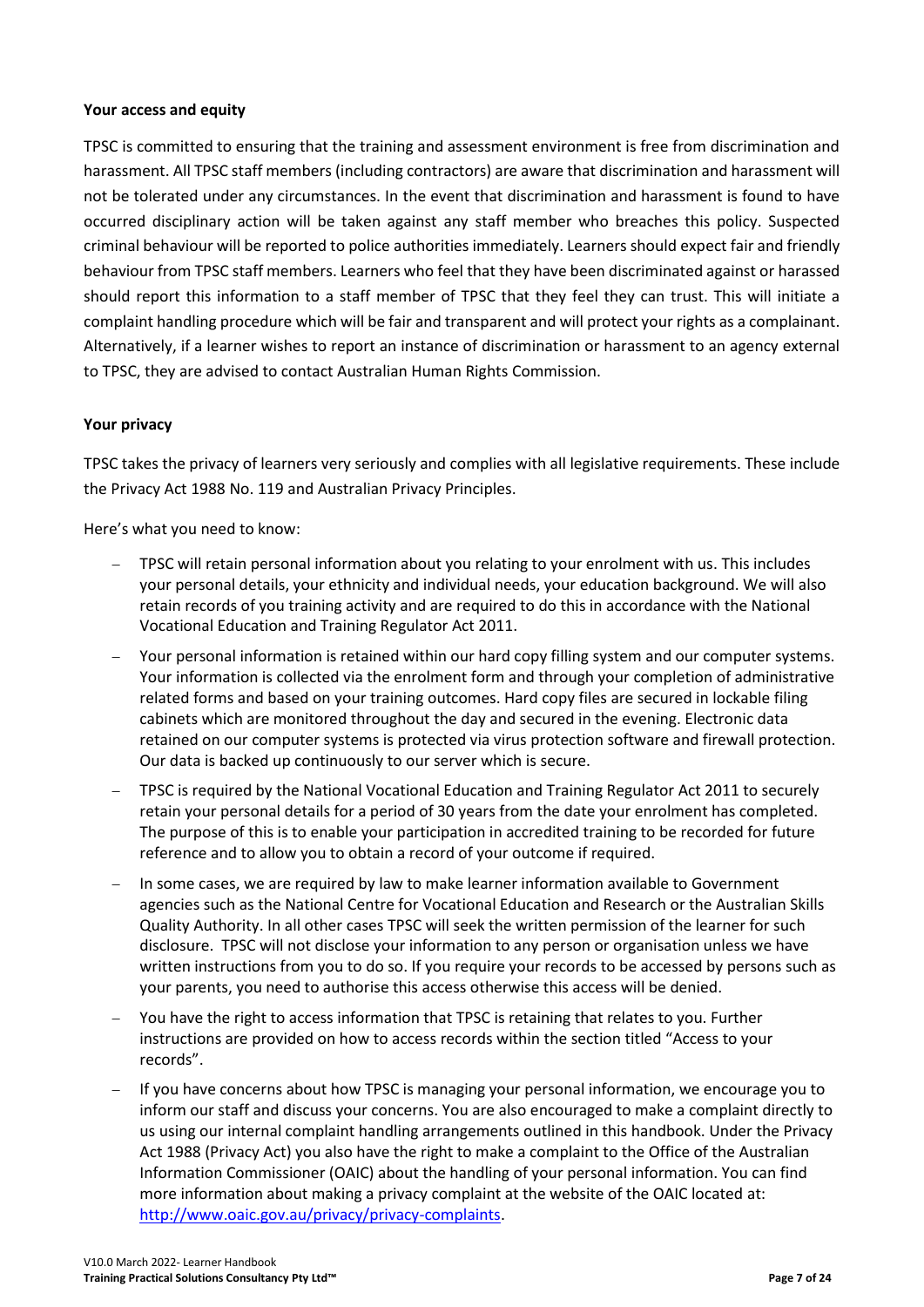# <span id="page-7-0"></span>**Workplace Supervisor responsibilities**

Your workplace supervisor will be involved in a number of activities designed to assist you in meeting your learning outcomes, as you progress through the qualification.

The workplace supervisor's responsibilities include:

- Instructing learners on the job and supporting learners in their learning where self-paced materials are used
- − Developing learners' skills through guiding their practice in the workplace
- Ensuring that the learners are withdrawn from routine / productive work for the purpose of accessing structured training and assessment for the government specified number of hours per week (VIC and ACT requires 3hrs minimum per week)
- − Arranging for other staff to coach the learners
- − Directly supervising learners
- − Organising opportunities for learners to learn a range of skills
- − Checking or assessing whether learners have mastered those skills
- Liaising with TPSC trainers/assessors to monitor the learner's progress
- − Allowing learners the opportunity to spend time during working hours to develop their skills
- − Motivating and encouraging skill development
- Providing leadership and guidance to the learner
- − Increasing the learner's self esteem
- − Helping learners to think and problem solve for themselves

### <span id="page-7-1"></span>**Language, literacy & numeracy skills**

Language, literacy and numeracy skills are critical to almost all areas of work. This is particularly true in many vocations where language, literacy and numeracy skills influence the performance of workplace tasks such as measuring, weighing and comprehending written work instructions.

To support this approach TPSC will:

- − Assess a learner's language, literacy and numeracy skills during their enrolment to ensure they have adequate skills to complete the training;
- − Support learners during their study with training and assessment materials and strategies that are easily understood and suitable to the level of the workplace skills being delivered;
- − Provide clear information to learners about the details of the language, literacy and numeracy assistance available. TPSC generally recommend the LLN training courses provided by TAFE. These institutes have specialist teachers to support the learner's development.

### **Client Support Services and Special Assistance Needs**

TPSC is committed to providing educational and support services to learners through the duration of the course. TPSC will provide reasonable levels of assistance to learners to assist them with comprehension of learning materials, access to research resources and supervision of work assigned.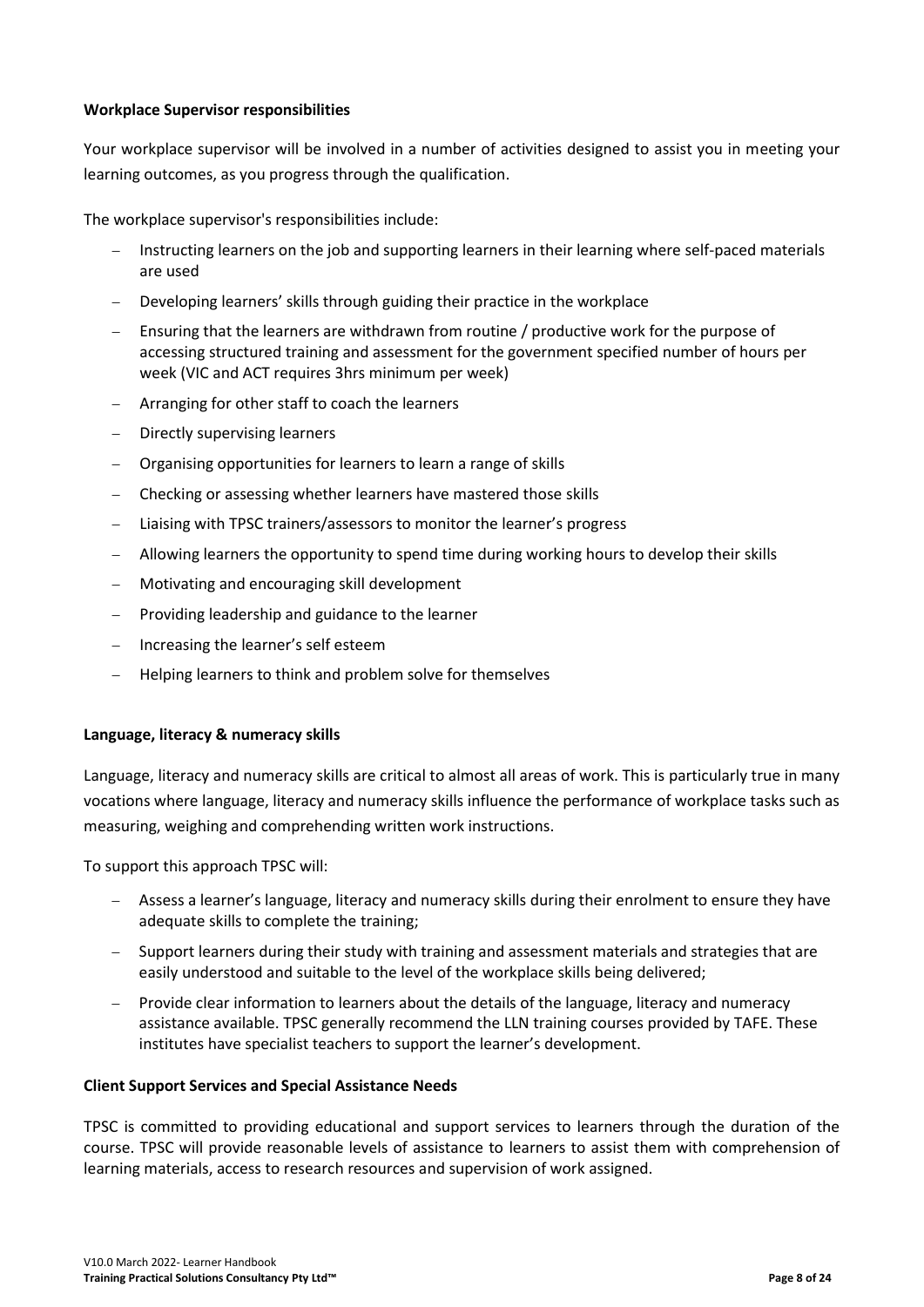Wherever reasonably possible, TPSC will provide wheelchair access. Where specialised assistance is required, TPSC will seek this assistance and provide it to the learner, at the employer or learner's cost where it applies. These services may include:

- Language, Literacy and Numeracy (LLN): Personalised aid to assist with a reading or writing disability
- Physical disability assistance: Access to workplace training facilities
- Remedial aid such as additional training sessions
- Assistance in using technology required to complete training assessments

### <span id="page-8-0"></span>**Flexible Learning and Assessment**

While course-specific materials will advise on learning and assessment criteria to attain successful completion, TPSC will wherever reasonable consider inclusion or adoption of flexible learning environments and flexible assessment criteria to accommodate client work commitments, personal limitations or physical disabilities provided these do not limit the course learning value, standards, or minimum skill-attainment requirements. Where flexibility is required, these will be dealt with on a case-by-case basis to determine learner needs, and options available that may be instituted to assist the student. Flexibility may be considered for variables such as:

- Modified or changed workgroups
- Alternate dates for submission of assignments
- Personalised supervision (where feasible)
- Special circumstances for assessments
- Modified learning workbooks such as bigger font or inclusion of more diagrams
- Extra time for assessment
- Referral to TAFEs or RTOs who specialise in Language, Literacy and Numeracy support

### **Welfare and Guidance Service**

TPSC does not specifically provide direct access to welfare services, however learners are encouraged to access the following websites if they are experiencing difficulties including;

- Lifeline 13 11 14
- Beyond Blue 1300 22 4636
- Salvation Army Family Welfare Centres
- WorkSafe Victoria [http://www.worksafe.vic.gov.au](http://www.worksafe.vic.gov.au/)
- Safe Work Australi[a http://www.safeworkaustralia.gov.au](http://www.safeworkaustralia.gov.au/)
- Fairwork Australi[a http://www.fairwork.gov.au](http://www.fairwork.gov.au/)

We will consider cases where learners experience special hardship. In these instances, the organisation may, at its sole discretion, offer reduced fees for course training and learning materials where it considers this is warranted.

In relation to guidance services, TPSC will consider any reasonable request for guidance, and will always ensure that learners are given access to all information required to assess and comprehend course options, learning materials and assessment criteria.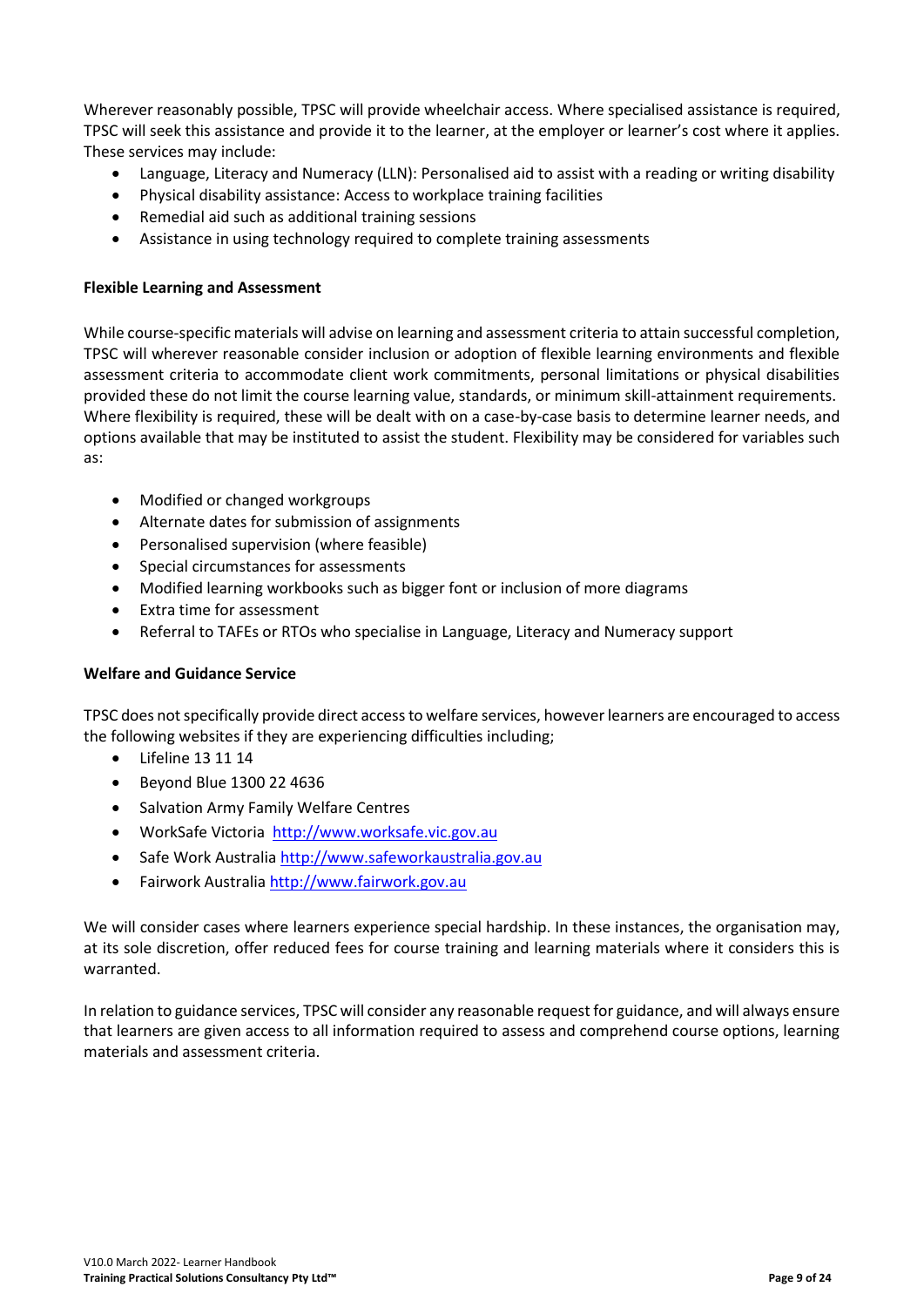# <span id="page-9-0"></span>**Victoria Government Funding (Skills First)**

From January 2017, Victoria's training and TAFE system will be managed through Skills First. A new approach to training will be implemented, setting a high benchmark for training quality, and supporting the courses that are most likely to lead to employment. Under Skills First, subsidised training will continue to be available to eligible learners and there will be no changes to the existing eligibility criteria.

# <span id="page-9-1"></span>**Eligibility for Skills First Funding**

To be an Eligible Individual in respect of any training, an individual MUST meet the following criteria: Generally, you are eligible for a government-subsidised training place if you are:

- an Australian citizen
- an Australian Permanent Resident (holder of a permanent visa)
- a New Zealand citizen

and are any of the following:

- under 20 years of age (as at 1 January in the year of commencement of training) and seeking to enrol in nationally recognized training; or
- over 20 years of age (1 January in the year of commencement of training) and seeking to enrol in nationally recognized training in a course that is at a higher qualification level than the highest qualification held at the time of the scheduled commencement of training.

If you are enrolled at a school, you will not be able to receive a government-subsidised training place for a course through Victoria Skills First, unless you are undertaking the course as part of a School-Based Apprenticeship or Traineeship.

### **Two courses at the same time, no more than two in a year**

If you are eligible for a government-subsidised placement, you can enrol and commence a maximum of two qualifications in a calendar year:

- Skills First subsidized Skills Sets; and
- Two Skills First subsidized programs that are AGF qualifications. government-subsidised courses at a time, but no more than two in a calendar year.

The following scenarios are not counted when determining if you meet these limits:

- Transitioning from a superseded program to the current version of the same program;
- Recommencing training in the same program (at either the same or a different provider)

### **Fees and Refunds**

Fees and charges will be directly invoiced to the learner's employer for payment.

TPSC is entitled to charge fees for items or services provided to learners undertaking a course of study. These charges are generally for items such as course materials or text books, learner services and training and assessment services.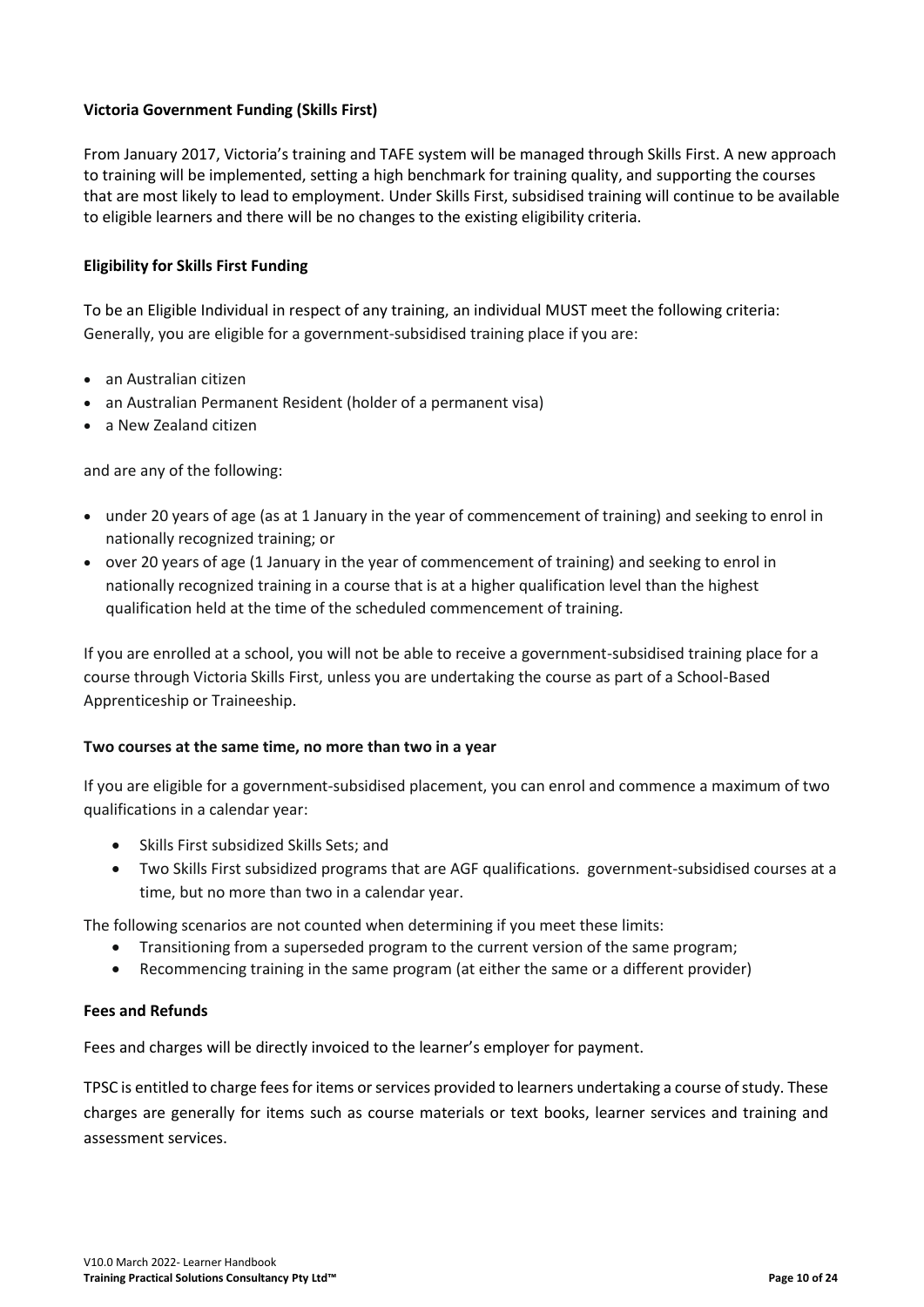# **Fees payable**

All initial fees are paid for by your employer. However, there may be fees that apply directly to you as listed in the below table. For a full list of current fees and charges please refer to TPSC website.

### <span id="page-10-0"></span>**Schedule of Fees and Charges**

All initial fees related to your course are paid by your employer however the charges below may apply to you.

### **Miscellaneous Charges**

| <b>ITEM</b>                                           | <b>COST</b> |
|-------------------------------------------------------|-------------|
| Reissuing qualifications or statements of attainment* | \$25        |
| Re-assessment services - per unit**                   | \$210       |
| Replacement of learner workbooks                      |             |
| USB (entire qualification)                            | \$10        |
| Hardcopy (per unit)<br>$\bullet$                      | No charge   |

**\*Learners can request for a duplicate copy of certificate(s) or statements of attainment at no charge. Charges will apply if more duplicate requests are made.**

**\*\*Learners can request for re-assessment services when satisfactory outcomes from assessments processes (outlined on page 13) and appeals processes (as outlined on page 18) have not been achieved.**

### **Learner cancellation or withdrawal**

Learners who cancel or withdraw from their enrolment part way through a training program, must notify TPSC in writing via email or letter at the soonest opportunity. Learners are advised to consider alternative options such as requesting to suspend their enrolment and re-commencing in another scheduled training program. Alternatively, Employers can cancel, withdraw or suspend learner's enrolment on their behalf based on employment agreements/conditions.

### **Refunds**

Any withdrawal from a course prior to its completion has the following cancellation costs, payable to TPSC:

- Cancellation of any Fee for Service courses requires 14 days' notice prior to the commencement date to receive a full refund (excluding registration fee).
- If a learner cancels after the commencement of the program, a refund will be calculated based on the amount owing for that Learner's Training and Assessment up to and including the current instalment period in which Training Practical Solutions Consultancy Pty Ltd receives written notice from the Client of the Learner's withdrawal.
- Should the RTO choose to cancel the course, a full refund of any fees paid applies.

### <span id="page-10-1"></span>**Statutory Cooling Off Period**

The Standards for Registered Training Organisations require TPSC to inform persons considering enrolment of their right to a statutory cooling off period. A statutory cooling off period (which is 10 days) is a period of time provided to a consumer to allow them to withdraw from a consumer agreement, where that agreement was established through unsolicited marketing or sales tactics. These include tactic such as door-to-door sales and telemarketing. A statutory cooling off period allows a consumer to withdraw from a sales agreement within 10 days of having received a sale contract without penalty.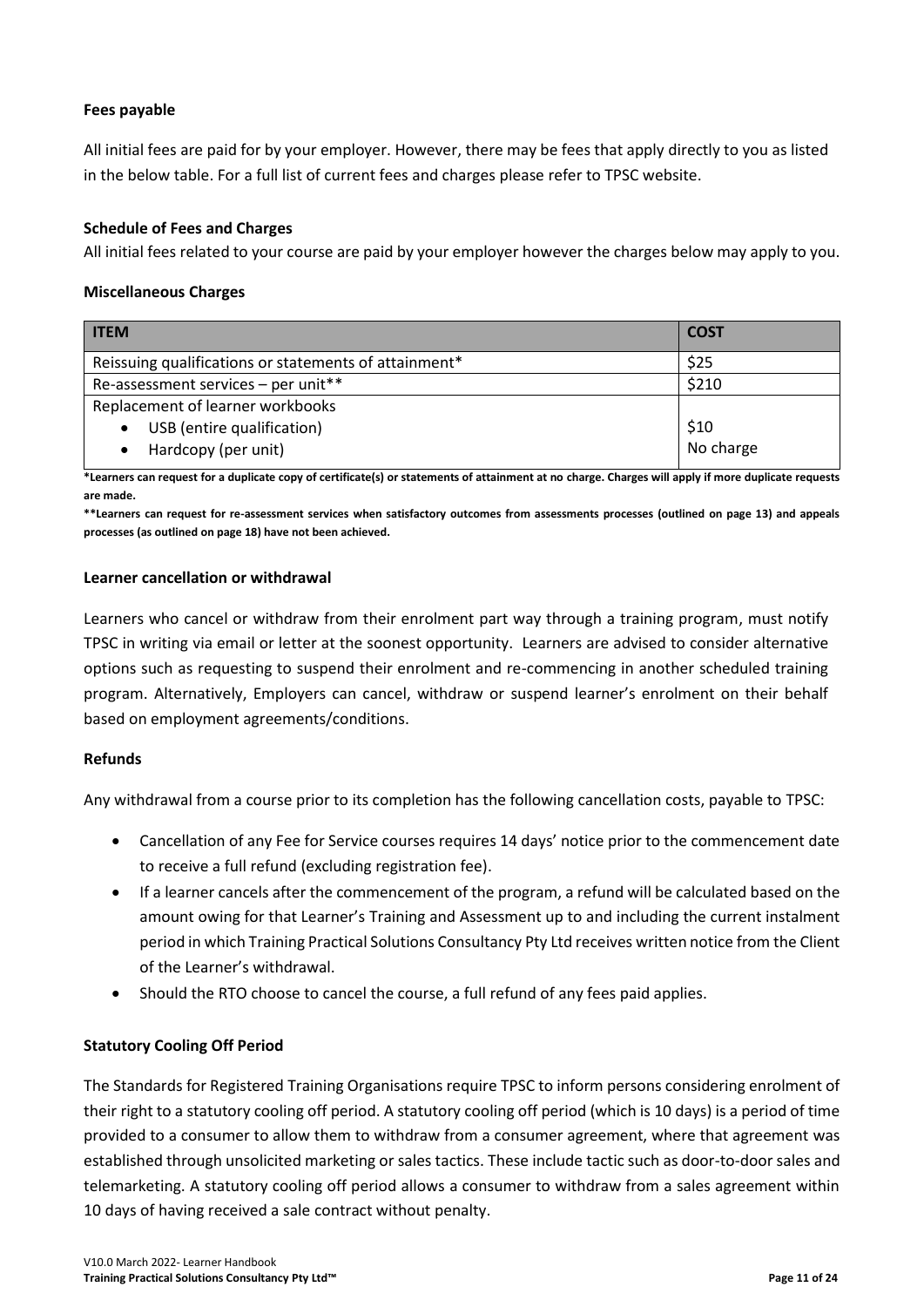It must be noted that TPSC do not engaged in unsolicited marketing or sales tactics and therefore a statutory cooling off period in not applicable to our learners who have enrolled into a training program. For refund option in other circumstances, learners must refer to the above extract from our Refund policy.

# <span id="page-11-0"></span>**Our Guarantee to Clients**

If for any reason TPSC is unable to fulfil its service agreement with the employer and learner, TPSC must issue a full refund for any services not provided. We will also assist in finding an alternate RTO to continue the training with as far as practicable.

This also includes postponement of sessions where alternative dates will be offered or temporary cancellations where we will offer rescheduled dates or refund of monies paid.

The basis for determining "services not provided" is to be based on the units of competency completed by the learner and which can be issued in a statement of attainment at the time the service is terminated.

# <span id="page-11-1"></span>**Changes to Terms and Conditions**

TPSC reserves the right to amend the conditions of the learner's enrolment at any time. If amendments are made that affect the learner's enrolment, the learner will be kept informed as soon as possible and/or at least 7 days prior to changes taking effect. Learners then have 28 days to submit an appeal from the date they were informed of the decision. Further information about appealing a decision is contained in the section relating to complaints and appeals handling.

### <span id="page-11-2"></span>**Access to your records**

You are entitled to have access to your learner file and learning and assessment records on request. You may require these to monitor you progress with training or simply to go back and confirm something in a previous training cluster. Whilst these records will be retained by Training Practical Solutions Consultancy, you are welcome to have access anytime just ask your trainer and it will be organised.

You can access hard copy records and reports from our learner management system, but only relating to you personally. You can request this access using the Learner Records Request Form (available on our website). Access to requested records during a work day will be arranged as soon as possible but within 72 hours of TPSC processing your request. Learners should note these records cannot be taken away unless a copy is made.

### **Victorian Student Number**

Applicable to Victorian learners only. To be completed by all students aged up to 24 years:

Since 2009 in schools and since 2011 for vocational education and training (VET) organisations and Adult Community Education providers, a Victorian Student Number (VSN) has been allocated upon enrolment to each individual learner aged up to 24 years.

Learners should report their VSN on all subsequent enrolments at a Victorian school or training organisation. In particular, all students who are currently enrolled in either a VET provider or a Victorian school (including those already participating in a VET in schools program) should obtain their VSN from their current education or training organisation and report their VSN on this enrolment form.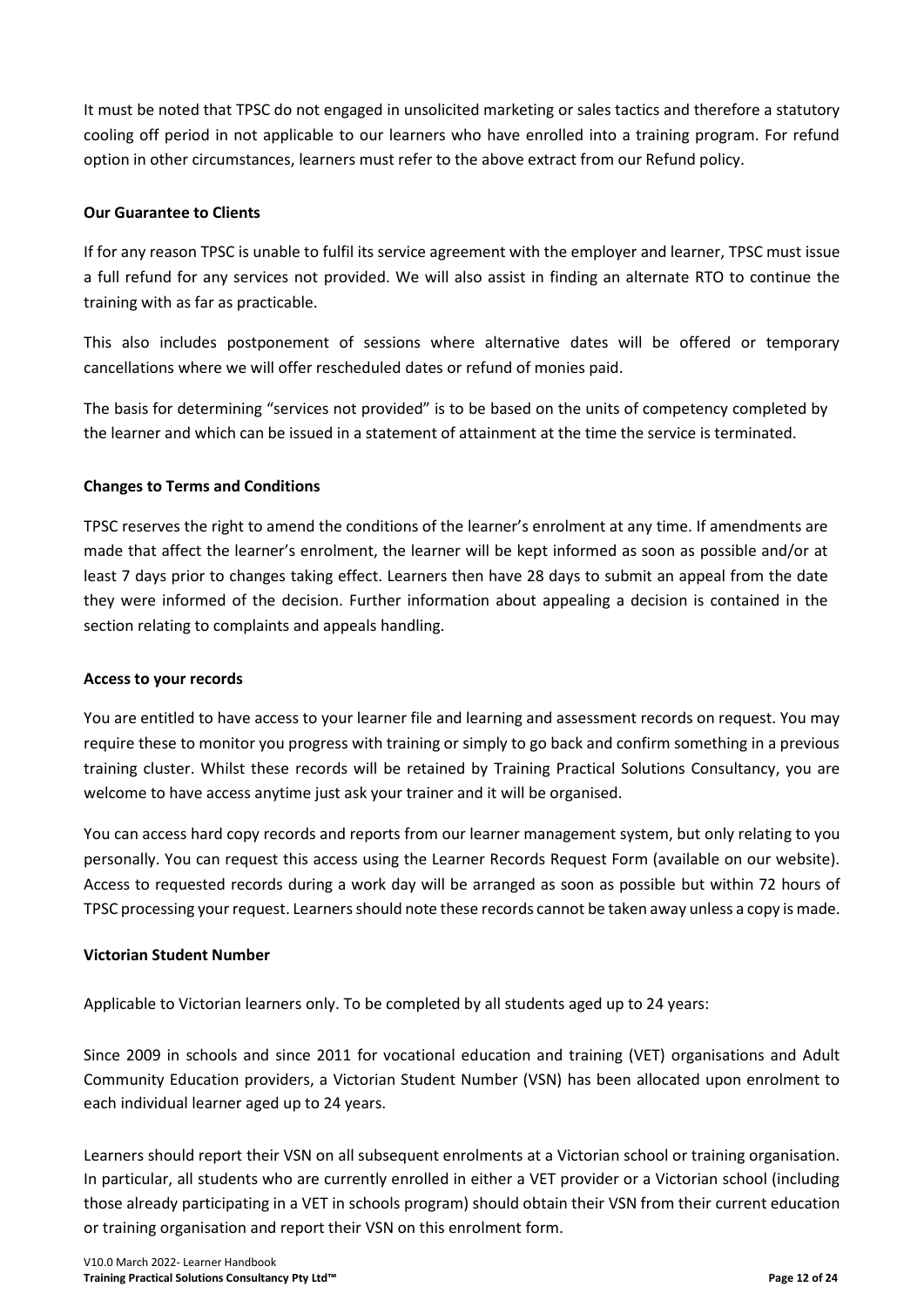Learners who are enrolling for the first time since the VSN was introduced will get a new VSN.

# <span id="page-12-0"></span>**Unique Student Identifier – USI**

From 1 January 2015, all students doing nationally recognised training need to have a Unique Student Identifier (USI). This includes students doing Vocational Education Training (VET) in schools.

A USI is a reference number made up of numbers and letters. Creating a USI is free by going to the following websit[e www.usi.gov.au.](http://www.usi.gov.au/) It creates a secure online record of your nationally recognised training that you can access anytime and anywhere, and it's yours for life.

The USI is linked to the National Vocational Education and Training (VET) Data Collection, and this means an individual's nationally recognised training and qualifications gained anywhere in Australia, from different training organisations, will be kept all together.

The USI will:

- link a student's VET achievements, regardless of where in Australia they did the course
- let students easily access secure digital transcripts of their achievements
- give students more control over their VET information.

### **For more information, you can visit [http://www.usi.gov.au](http://www.usi.gov.au/)**

### <span id="page-12-1"></span>**Continuous improvement**

TPSC is committed to the continuous improvement of our training and assessment services, learner services and management systems. Central to this commitment is our approach to continuous improvement and the procedures we apply to achieve systematic and sustained improvement.

### **Suggesting improvements**

The primary method of reporting opportunities for improvement by learners is via formal or informal feedback to your Supervisor or Management Consultant. This will trigger TPSC to raise a Continuous Improvement Report for consideration by our Management Team. Often these reports will be generated after an opportunity for improvement has been identified by a staff member or learner. You are also welcomed to provide feedback by calling or emailing us. Employers and learners are encouraged to provide feedback to TPSC so we can improve our services in the future.

### **Learner satisfaction survey**

During your training program, you will be contacted via email by the Department of Vocational Education and Training to complete a Learner Satisfaction Survey. This is a nationally consistent survey tool, designed to collect feedback about your experience with an RTO and in undertaking nationally recognised training. Your completion and return of this survey is important to TPSC as a part of our ongoing improvement of services. Your assistance in gathering this survey data is greatly appreciated.

### **Our Trainers and Assessors**

Our Trainer and Assessors are qualified, dedicated professionals who have current industry experience and qualifications in a range of industries. Their industry experience is continually up to date by participating in professional development activities, therefore giving our learners the best practical industry experience.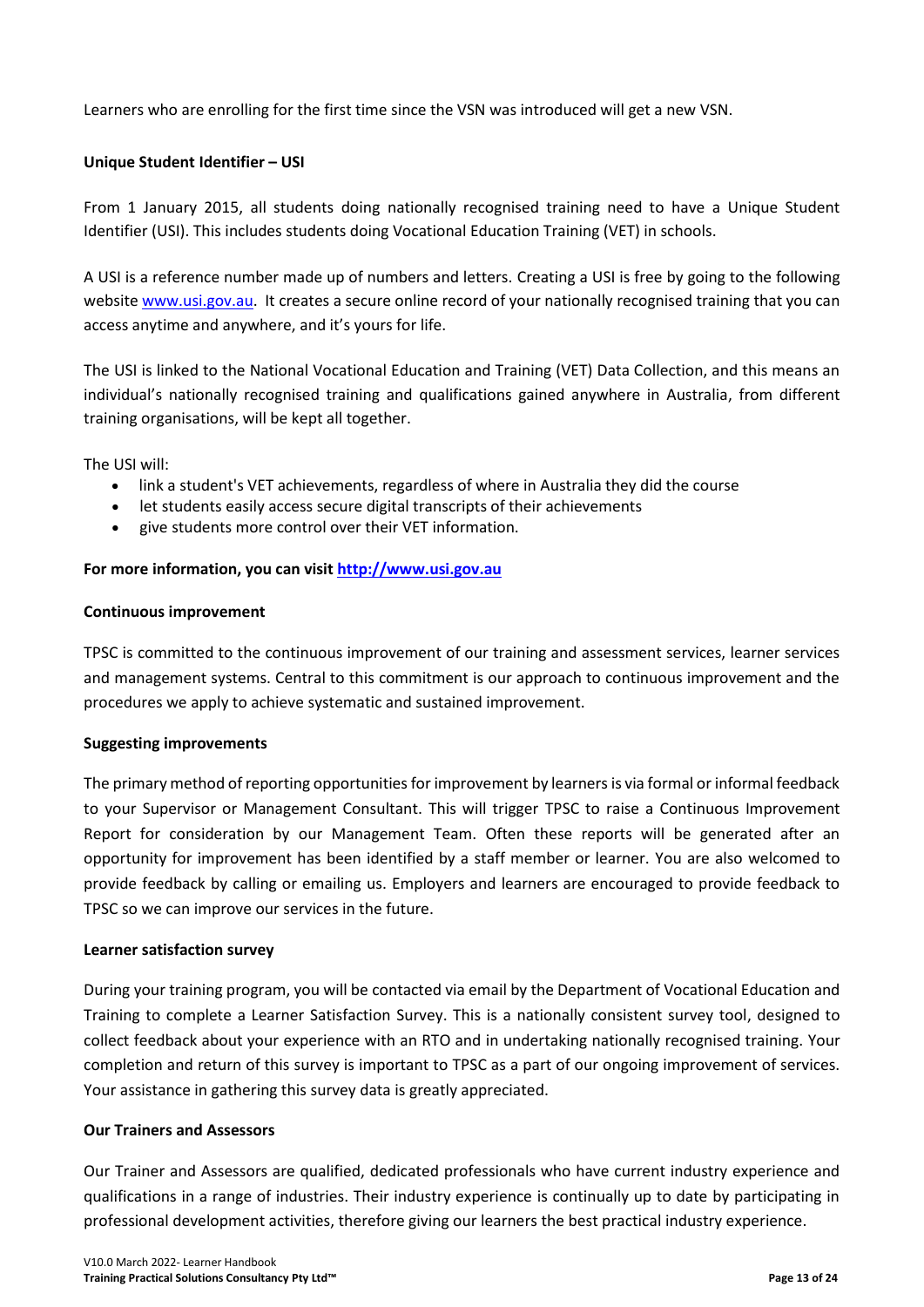At TPSC, we deliver nationally accredited qualifications via training face-to-face in the workplace. When you study with TPSC, your Trainer/Assessor will be always there to assist you throughout your qualification. We will support you by delivering training at your worksite, support visits at your worksite and remote training via zoom or FaceTime and even phone or email your Trainer/Assessor for advice which means you get the support you need when you need it.

TPSC trainers are all professionally qualified trainers and have personal industry and job role experience. Our trainers deliver their training in a way that learners will enjoy.

### <span id="page-13-0"></span>**Assessment**

At the beginning of each unit or cluster, your trainer will advise you of the assessment tasks that will be required to complete to be deemed successfully competent in that unit of competency. A date and time will be negotiated between yourself and your trainer to ensure you have enough time to be trained and complete the assessment tasks with confidence.

The process of assessment includes:

Step 1. Preparing you for assessment. This includes completing an Assessment Plan

Step 2. Organising dates and times for collection of evidence

- Step 3. The assessor collecting the evidence and making the assessment decision
- Step 4. Assessor to provide and collect feedback from you on the assessment.
	- Assessor to provide periodic training progress report to employer or whenever requested.

Step 5. Advise of appeals option if you are not satisfied with the assessment outcome

Step 6. Assessor to record and report the result to TPSC head office.

### **Marking Assessments**

Possible assessment outcomes for units include:

- *Competent (C)*  The learner can demonstrate competency in all learning outcomes.
- *Not Yet Competent (NYC)*  The student has not yet demonstrated competency in all learning outcomes and further training or reassessment must be undertaken
- Credit Transfer (CT) The student will be provided credit for a unit of competency previously achieved
- Recognition of Prior Learning (RPL) The learner has been assessed through the RPL process by reviewing formal and informal learning.

Each assessment task will also be marked to provide a clear outcome and communicate to the learner how they are progressing through the unit.

• Satisfactory (S) – the learner has completed the assessment task to the required standard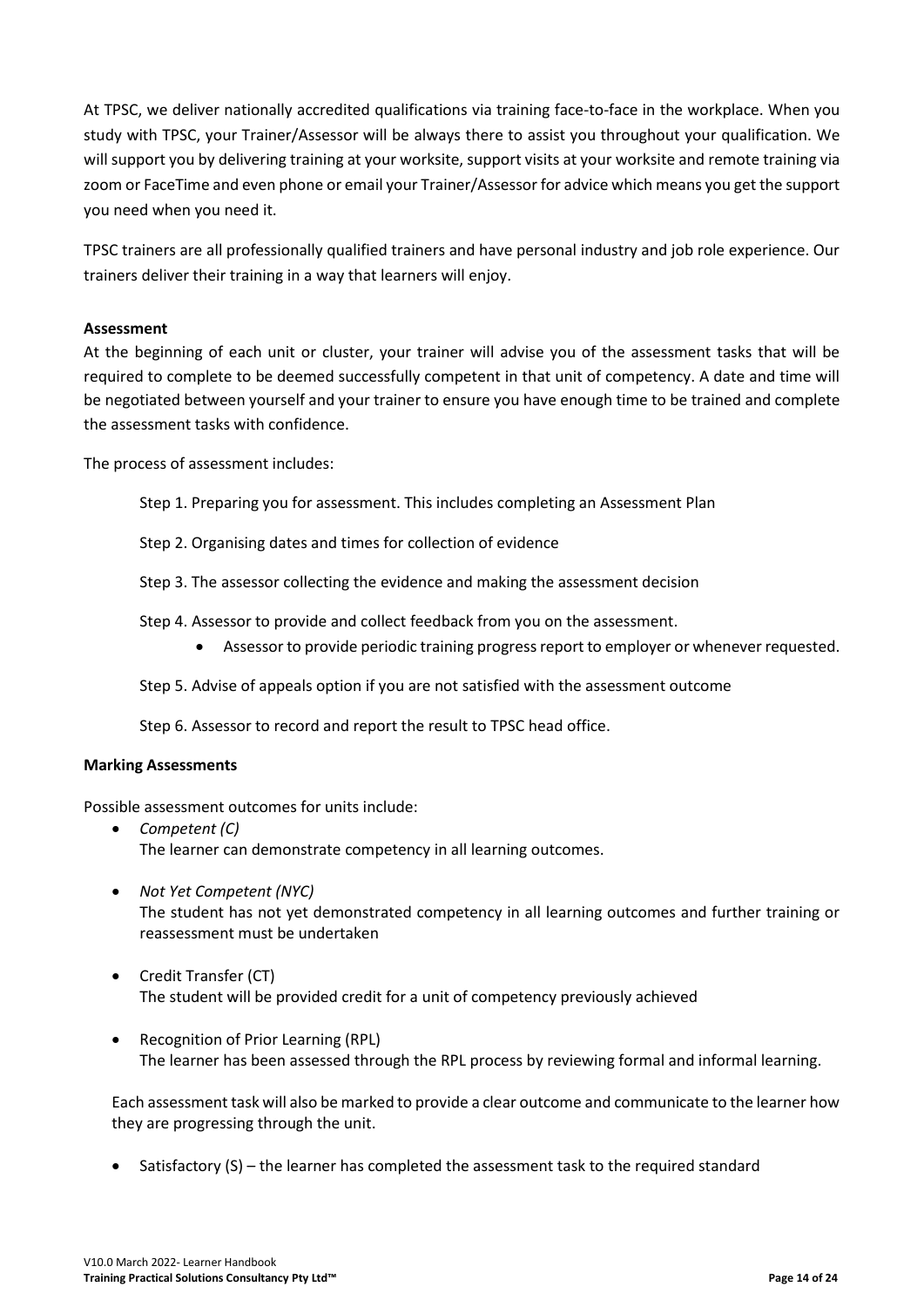• Not Yet Satisfactory (NYS) – the learner has not completed the assessment task to the required standard. The learner will be given another opportunity to re-sit the assessment or utilise other forms of assessment to support competency.

### <span id="page-14-0"></span>**Re-assessment**

Learners who are assessed as not yet competent are to be provided with detailed verbal and written feedback to assist them to identify the gaps in their knowledge and skills to be addressed through further training. Additional training and learning support will be provided to target their specific gaps in knowledge and/or skills and prepare them for additional assessment.

It is the policy of TPSC to provide three opportunities for additional training and re-assessment at no additional cost to the learner or employer. Learners who require additional training and re-assessment after they have exhausted their three opportunities will be required to pay a fee for additional training and re-assessment. Please refer to the current fee schedule to identify the re-assessment fee. This fee will be charged directly to your employer.

Learner's requiring additional learning support are to be brought to the attention of TPSC management so the progress of the learner can be monitored closely and additional support services can be applied well before it becomes necessary to impose an additional fee for re-assessment. Where learners repeatedly do not demonstrate competence following significant learning and assessment support, a learner's enrolment can be determined through mutual agreement.

### **Copyright**

All marketing, training, resource, course and assessment materials are subject to copyright in whole by TPSC Pty Ltd and may not be reproduced in any form without the express written permission of the owner.

### **What is plagiarism?**

Plagiarism is the act of misrepresenting as one's own original work the ideas, interpretations, words or creative works of another. These include published and unpublished documents, designs, music, sounds, images, photographs, computer codes and ideas gained through working in a group. These ideas, interpretations, words or works may be found in print and/or electronic media .

### **Staff responsibilities**

TPSC staff are responsible to:

- − Inform all learners of expectations related to assessment;
- − Inform all learners of clear examples of what is acceptable;
- − Explain to learners what constitutes plagiarism;
- − Set realistic assessment activities;
- − Set appropriate conditions for group activities and make clear the distinction between group work and individual work; and
- − Cultivate a climate of mutual respect for original work.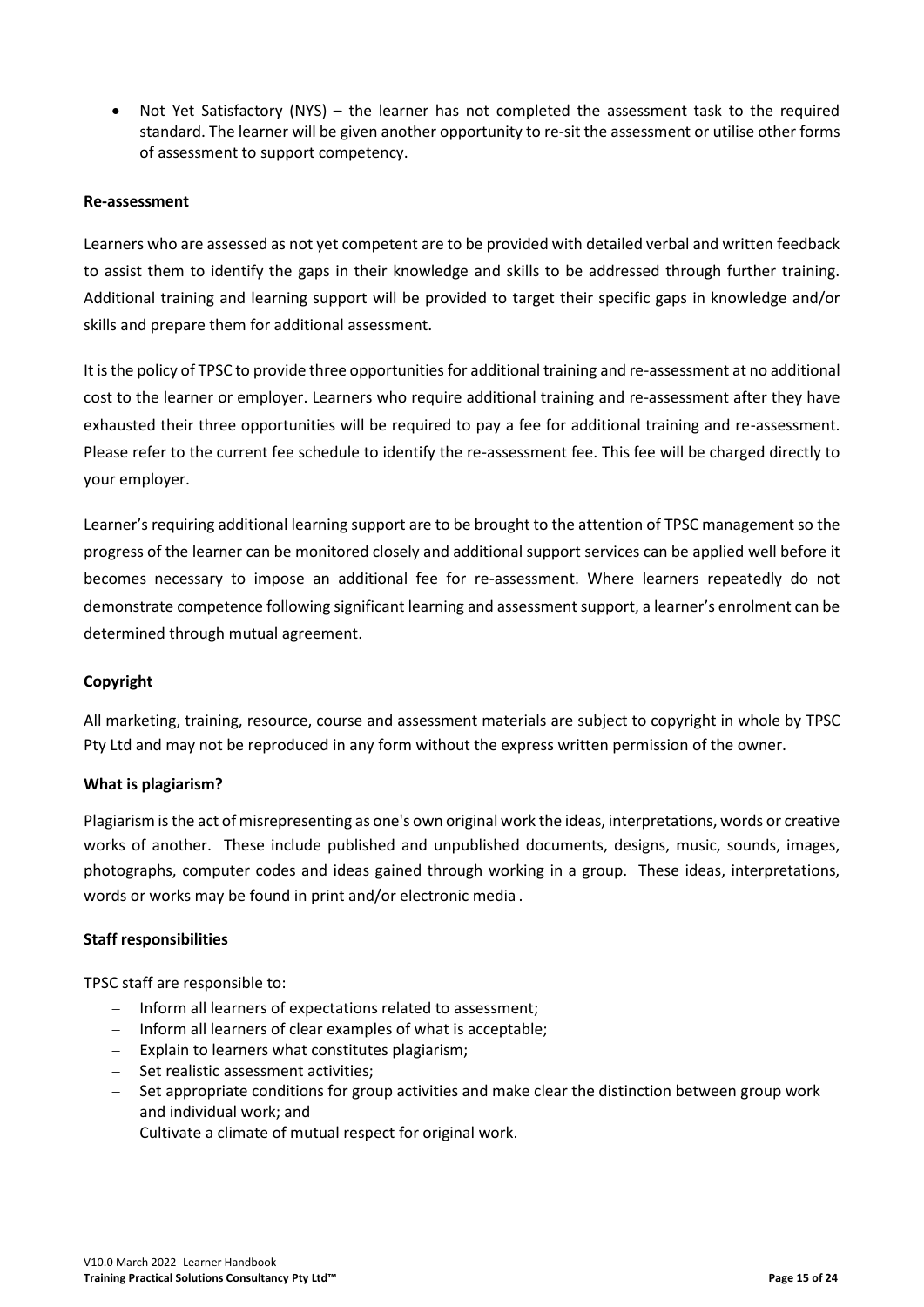### **Learner responsibilities**

Learners are responsible to:

- − Submit only work that is their own or that properly acknowledges the ideas, interpretations, words or creative works of others;
- − Avoid lending original work to others for any reason;
- − Be clear about assessment conditions and seek clarification if in doubt;
- − Be clear about what is appropriate referencing and the consequences of inappropriate referencing;
- − Discourage others from plagiarising by observing the practices above.

### <span id="page-15-0"></span>**Making complaints and appeals**

TPSC is committed to providing a fair and transparent complaints and appeals process that includes access to an independent external body if necessary. These processes are available to learners, clients, staff or third party/ies who are not satisfied with an outcome determined by TPSC.

A complaint is any expression of dissatisfaction with an action or service of the Registered Training Organisation - Training Practical Solutions Consultancy.

An appeal is an application for reconsideration of an unfavourable decision or finding during their time with Training Practical Solutions Consultancy.

Examples of appeals include:

- Assessment results including RPL
- Credit Transfer applications
- Refund application
- Outcome of complaint

Complaints and Appeals are handled to ensure the principles of natural justice and procedural fairness are applied at every stage of the process. This means that you are entitled to be heard with access to all relevant information and with the right of reply.

A complainant or appellant will be provided an opportunity to formally present his or her case at no cost.

A complaint or appeal can be withdrawn at any time during the resolution process All cases will be handled in the strictest of confidence

More information on our complaints and appeals process can also be found below and on our website www.tpsconsultancy.com.au

If you wish to lodge a complaint or appeal, please contact your TPSC Management Consultant or head office on 0447 626 406 or go to our website www.tpsconsultancy.com.au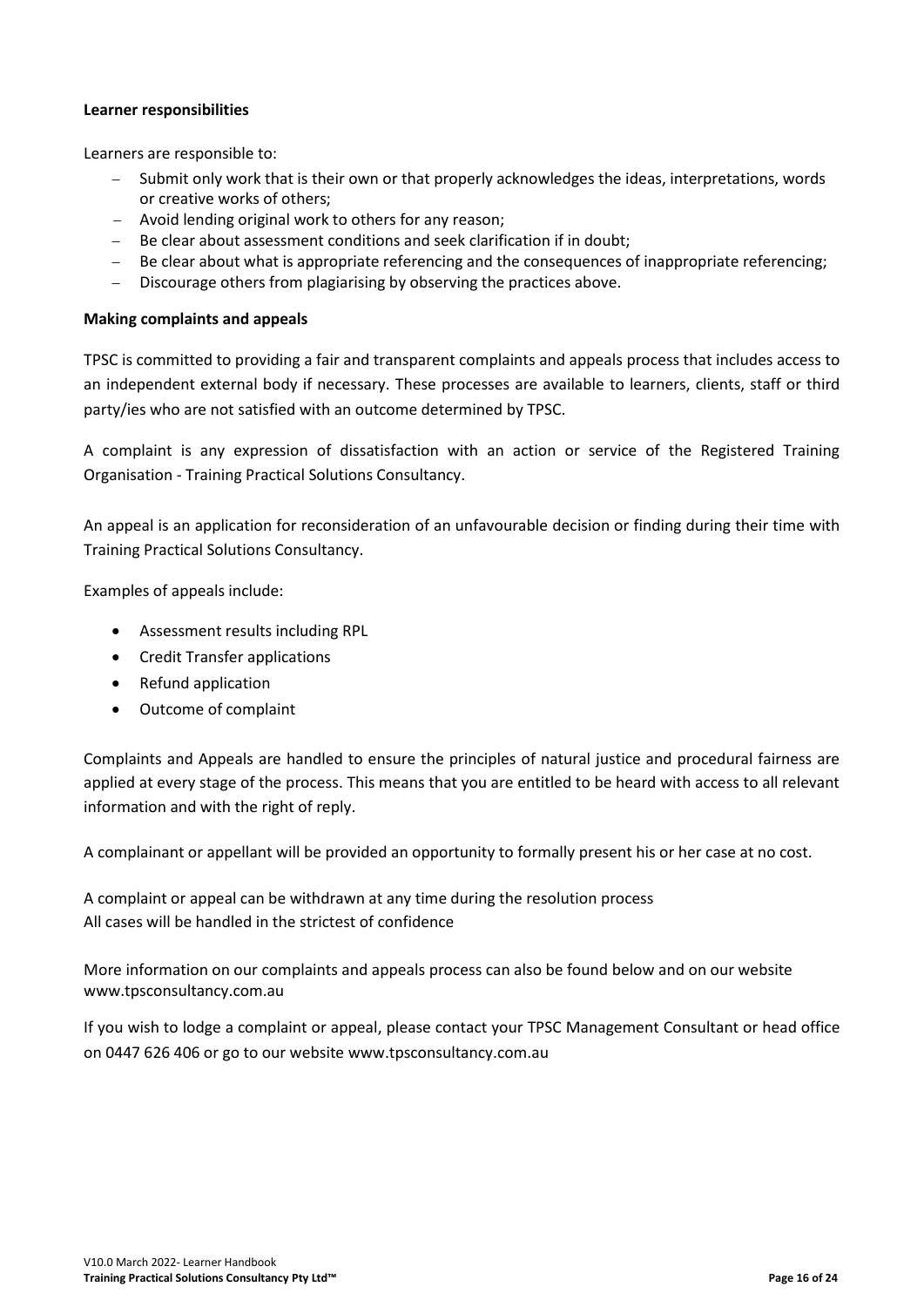# **Complaint procedure**

# **Informal Complaints**

Where possible all non-formal attempts shall be made to resolve the complaint. TPSC encourages open communication and an environment of trust. Therefore, any learner with a complaint is encouraged to raise the matter directly with the other party concerned to attempt to resolve the issue mutually. All informal complaints must be emailed to TPSC Compliance Manager who will update the complaints and appeals register accordingly.

The Compliance Manager will determine and ensure that the appropriate action will be taken if necessary. Any staff member can be involved in this informal process to resolve issues but if the learner wishes to place a formal complaint then the following process must be followed.

# **Formal Complaints procedure**

**Step 1.** Submit complaint to TPSC head office via website or to head office. You can request a TPSC staff member to assist you with completing a Complaints and Appeals form.

If the complainant meets with a staff member to make a complaint

1.1 if a complainant raises an issue but is not willing to proceed with the complaint then they should be advised that because of the requirements of procedural fairness, in most circumstances no further action can be taken by TPSC.

**Step 2.** The Compliance Manager will provide an acknowledgement within two (2) working days in writing of the complaint including a copy of the complaints form and copy of the complaints policy and procedure. If a complaint cannot be investigated by the RTO (for whatever reason), then the Managing Director should inform the complainant at this point and refer them to the most appropriate body.

**Step 3.** The Managing Director is to commence their review of the complaint within five (5) working days from the date the complaint was submitted.

3.1 This includes interviewing the respondent to the complaint, outlining the specific allegations that have been made about them, and giving them opportunity to make a full response. During the investigation process, the complainant must be given the opportunity to present his/her case (with the provision of a mutually acceptable support person and/or independent adviser in attendance, if required). This will be no cost to the learner.

3.2 The Managing Director is to make recommendation as to how to respond to the matter. They may choose to make inquiries about the matter or may task another person to research the matter against relevant policy. They may choose to consult with others within TPSC or relevant agencies external to TPSC in determining their recommendations. This must be completed as soon as practicable and ideally no later than sixty (60) calendar days.

3.3 The complainant should be provided with progress updates during the investigation on a fortnightly basis. These are to be regularly updated on the student management system.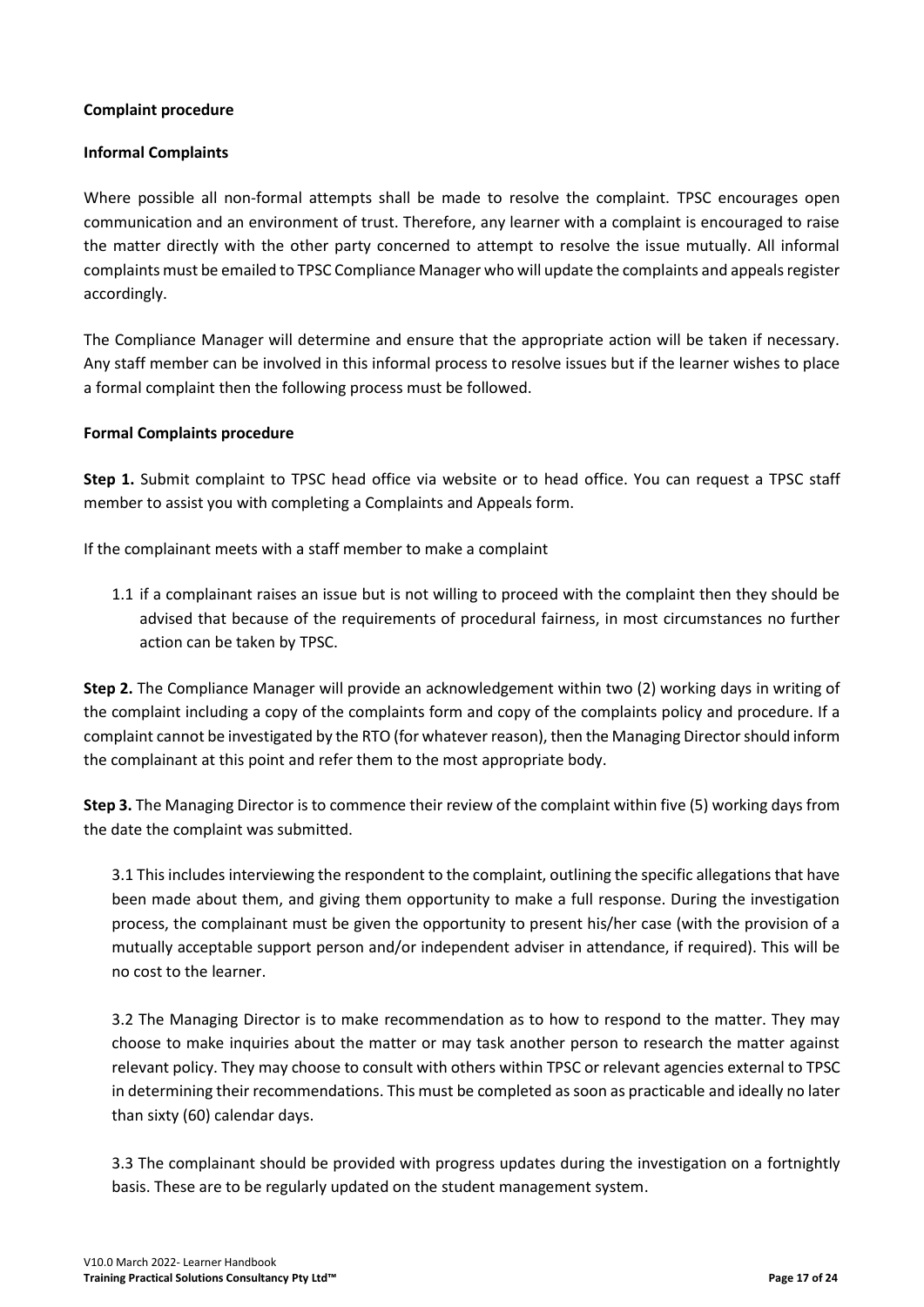3.4 No action relating to an enrolment status is to be taken until such time as the complaint has been resolved. However, the Managing Director retains the right to take such steps as may be necessary to ensure health, safety and welfare of learners and/or others.

**Step 4.** After the investigation process is complete the Managing Director will provide a written response within fourteen (14) working day to the complainant, of the action taken and the reasons for the decision.

**Step 5.** If, at any stage, the process exceeds the timelines stated**,** or more than sixty (60) calendar days are needed to process and finalise the complaint; TPSC will:

- 1.1 inform the complainant in writing of the delay, including the reasons why more than sixty (60) calendar days are required; and
- 1.2 regularly update the complainant (minimum fortnightly basis) on the progress of the matter and ensure these are recorded in the Complaints and Appeals Register.

**Step 6**. Where the complainant is not satisfied with the outcome of the complaint handling, the complainant can appeal the outcome. The complainant will be given the opportunity to review their complaint by an independent third party. Please refer to the Appeals Handling procedure – External Appeals section 4.2.1.

**Step 7**. Opportunities for improvement that were identified as a result of the complaint are to be recorded in a Continuous Improvement Register on the student management system and submitted for the next Management Team meeting. The Managing Director may, at his discretion, follow-up with the complainant after consideration by the Management Team to inform the complainant of the improvement actions identified.

# **Appeals Handling Procedure**

Appeals must be submitted to TPSC head office within twenty-eight (28) calendar days of the decision.

The following procedure is to be followed when an application to appeal a decision is received:

**Step 1**. An application to appeal a decision is received by TPSC and is to be immediately recorded into the Complaints and Appeals Register. An application to appeal a decision must be submitted in writing using the Complaints and Appeals form.

- 1.1 The appellant should provide full details regarding their appeal including;
	- Full name, address and contact details (email/phone)
	- Summary of reasons and any evidence to support the appeal. If the appeal relates to an assessment decision please include the qualification and unit code, title and the assessor it relates to.
	- Desired outcomes of appeal

**Step 2**. The Compliance Manager will acknowledge receipt of the appeal within two (2) working days in writing to the appellant. This includes a copy of the completed Complaints and Appeals form and a copy of the appeals policy and procedure. The appeal application will be forwarded to the Managing Director within five (5) working days of receipt.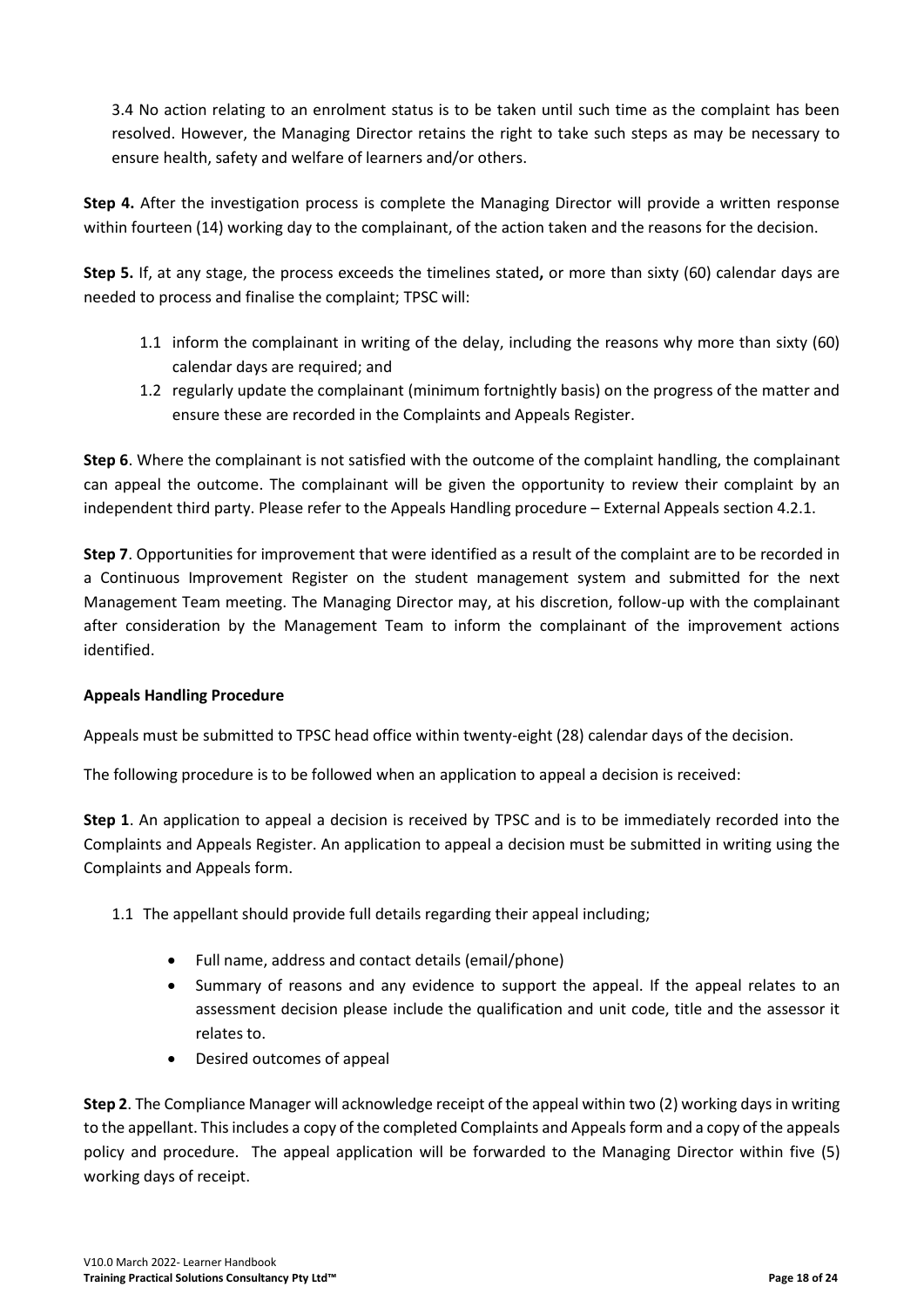**Step 3**. The Managing Director will commence the review of an appeal within seven (7) working days from the date the appeal being submitted.

- 3.1 The Managing Director will categorise the appeal into one of the following categories:
	- a) Assessment Appeals
	- b) General/External Appeals
- 3.2 The Managing Director will inform all involved in the appeal and provide each opportunity to present their side of the matter.

# **Step 4.**

# Assessment Appeals

- 4.1.1 Where appropriate the assessor may decide to re-assess the learner to ensure a fair and equitable decision is made. The assessor will be required to complete a written report regarding the reassessment outlining the reasons why assessment was or was not granted.
- 4.1.2 If the learner is still not satisfied with the result the Compliance Manager shall seek details from the assessor involved and any other parties. A decision shall be made regarding the appeal either indicating that the assessment decision stands or details of a possible reassessment by a third party. The third party will be appointed by Training Practical Solutions Consultancy. The re-assessment will be conducted by an individual who has the required qualifications and experience as outlined in the Standards for Registered Training Organisations (RTOs) 2015.
- 4.1.3 The learner will be notified by writing within twenty-one (21) calendar days from the initial lodgement of their appeal. If at any stage the process exceeds the timelines stated or requires more than sixty (60) calendar days to finalise, the Compliance Manager will inform the appellant in writing and provide the reasons for the delay. The appellant will be updated regularly in writing of the progress of their appeal until an outcome has been finalised.
- 4.1.4 The learner will also be advised of the option of activating the general/external appeals process if they are not satisfied with the outcome.

# General / External Appeals

- 4.2.1 Appellants who are not satisfied with the outcome TPSC has reached through either the complaints process or assessment appeals process are entitled to refer the matter to an independent third party.
- 4.2.2 The Compliance Manager is to arrange for the appeal to be considered by an appropriate independent third-party. The independent third-party is required to respond with their recommendations within twenty-one (21) calendar days of their review being requested.

A suitable third party will be contacted relevant to the nature of the appeal. The details of a third party TPSC will refer appeals to include, but is not limited to:

Newbery Consulting 0407 297 160 [enquiries@newberyconsulting.com.au](mailto:enquiries@newberyconsulting.com.au)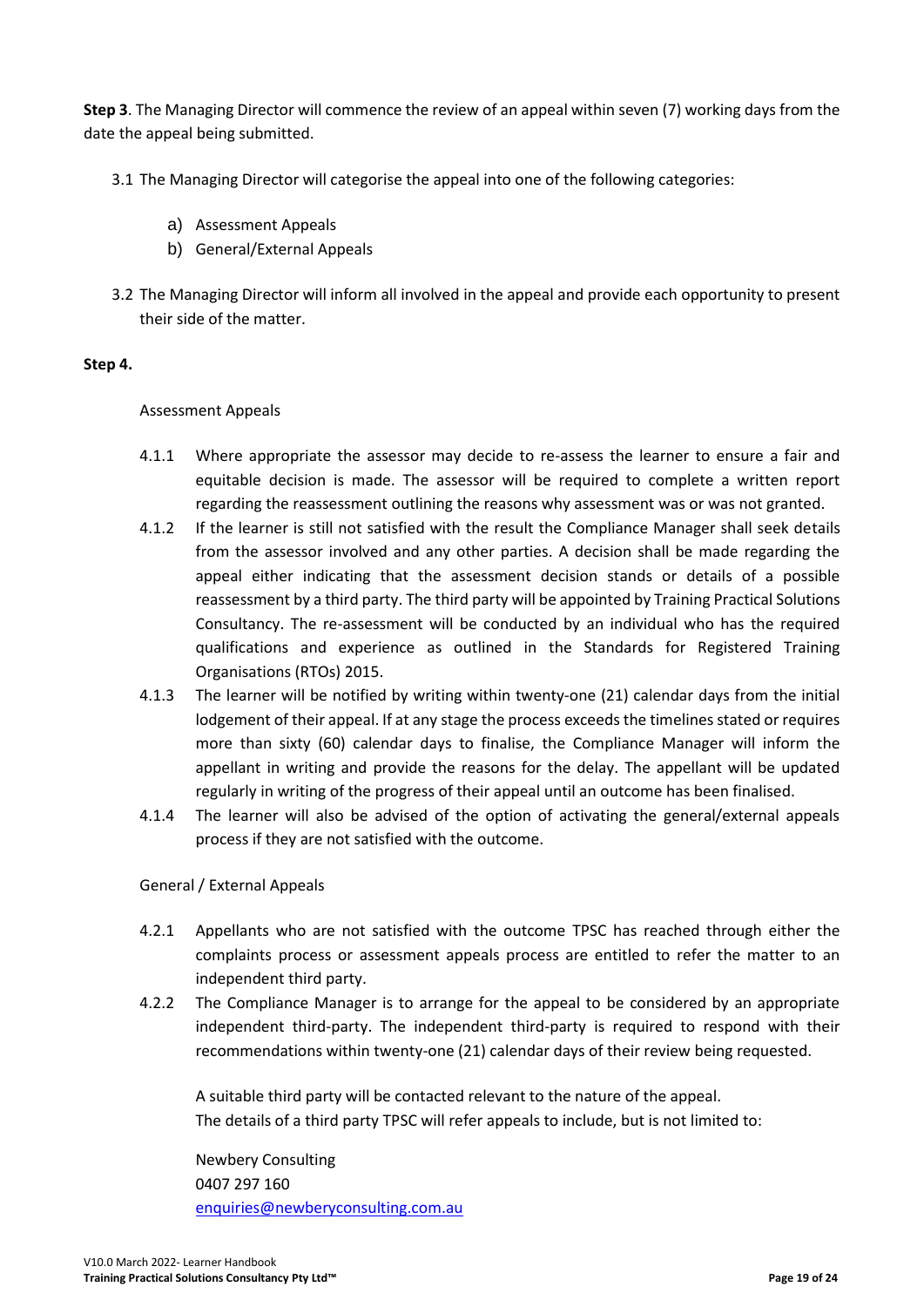4.2.3 If at any stage, the process exceeds the timelines stated or requires more than sixty (60) calendar days to finalise the appeal, the Compliance Manager will inform the appellant in writing of the delay and the reasons.

The appellant will be updated regularly in writing of the progress of their appeal until an outcome has been finalised.

**Step 5**. The Managing Director isto communicate outcomes of appeal to the appellant personally either during a meeting or via the telephone. The outcome will also be formalised via letter to the appellant. Appeal responses are not to be provided to the appellant via any third-party or via electronic communication such as e-mail.

**Step 6**. Opportunities for improvement that were identified as a result of the appeal are to be recorded in a Continuous Improvement Report and submitted for the next Management Team meeting. The Managing Director may, at their discretion, follow-up with the appellant after consideration by the Management Team to inform the appellant of the improvement actions identified.

# <span id="page-19-0"></span>**Recognition of your existing skills & knowledge**

In accordance with the requirements of the Standards for Registered Training Organisations (RTOs) 2015, TPSC provides the opportunity for learners to apply to have prior learning recognised toward a qualification or units of competence for which they are enrolled.

# **What is Recognition of Prior Learning (RPL)?**

RPL involves the assessment of previously unrecognised skills and knowledge that an individual has achieved outside the formal education and training system. RPL assesses this unrecognised learning against the requirements of a unit of competence, in respect of both entry requirements and outcomes to be achieved. By removing the need for duplication of learning, RPL encourages an individual to continue upgrading their skills and knowledge through structured education and training towards formal qualifications and improved employment outcomes. This has benefits for the individual and industry. Most importantly, it should be noted that RPL is just another form of assessment.

### **RPL guidelines**

The following guidelines are to be followed when an application for RPL is received:

- − Any learner is entitled to apply for RPL in a course or qualification in which they are currently enrolled.
- − Learners may not apply for recognition for units of competence or a qualification which are not included in TPSC scope of registration.
- − Whilst learners may apply for RPL at any time, they are encouraged to apply before commencing a training program. This will reduce unnecessary training and guide the learner down a more efficient path to competence.
- Learners who are currently enrolled in a training program are eligible to apply for recognition in that program at no additional charge.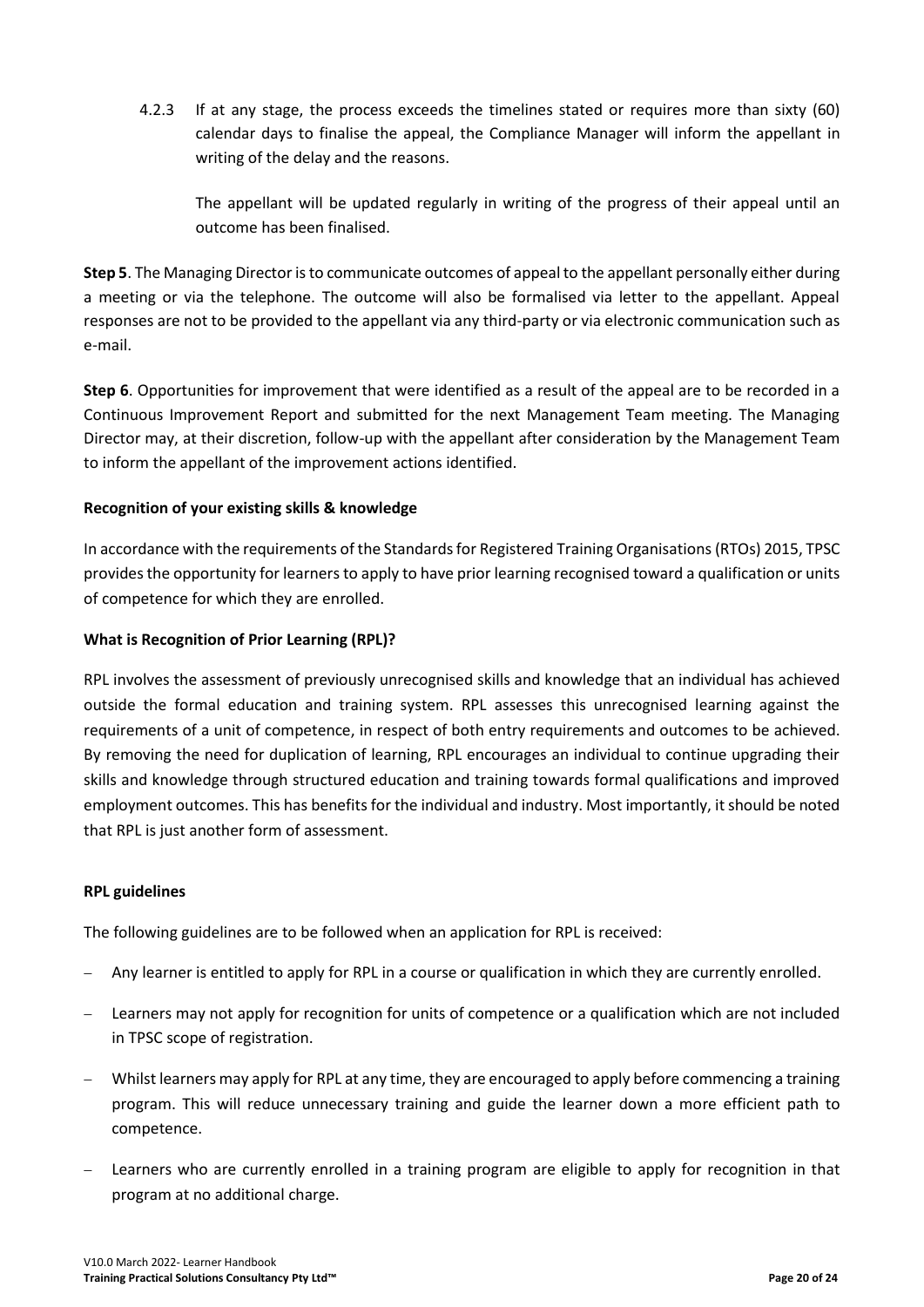- − Assessment via RPL is to apply the principles of assessment and the rules of evidence.
- RPL may only be awarded for whole units of competence.

### **The RPL process includes:**

Step 1. Informing the learner about the opportunity for RPL

Step 2. Undertake a self-assessment

Step 3. Participate in a RPL assessment planning interview with your assessor

Step 4. Prepare and submit RPL evidence. Evidence may include:

- *-* Evidence of competence
- *-* Performance, demonstration or skills test
- *-* Portfolio, logbook, task book, projects or assignments
- *-* Written presentation
- *-* Interview
- *-* Testimonials
- *-* Third party reports (statutory declarations)

Step 5. An assessor will review your evidence and provide feedback.

- *-* If there is sufficient evidence in the application and supporting documentation, no further assessment may be necessary.
- *-* If further assessment is required, it may take any practical form consistent with the assessment criteria for the claimed competencies and the principles of validity, reliability, fairness and flexibility. The form of assessment may be negotiated with the learner and may consist of an interview, written assignment, or other method. Assessment will be conducted by a qualified assessor.

Step 6. An appeal may be lodged if you are not satisfied with the assessment decision

Step 7. A written confirmation of the assessment outcome will be provided

# **What is Credit Transfer (CT)?**

Credit transfer is the recognition of learning achieved through formal education and training. Under the Standards for Registered Training Organisations (RTOs) 2015, qualifications and statements of attainment issued by any RTO are to be accepted and recognised by all other RTOs. CT allows a learner to be awarded a unit of competency based on successful completion of the unit which has been previously awarded.

### **Evidence requirements**

If you are seeking credit transfer, you are required to present your original or certified statement of attainment or qualification for examination to TPSC representative. These documents will provide the detail of what units of competence you have been previously issued. You must provide satisfactory evidence that the statement of attainment or qualification is authentic, is yours and that it has been issued by an Australian RTO. Statements of attainment or qualifications should be in the correct format as outlined in the Australian Qualifications Framework.

### **Credit Transfer guidelines**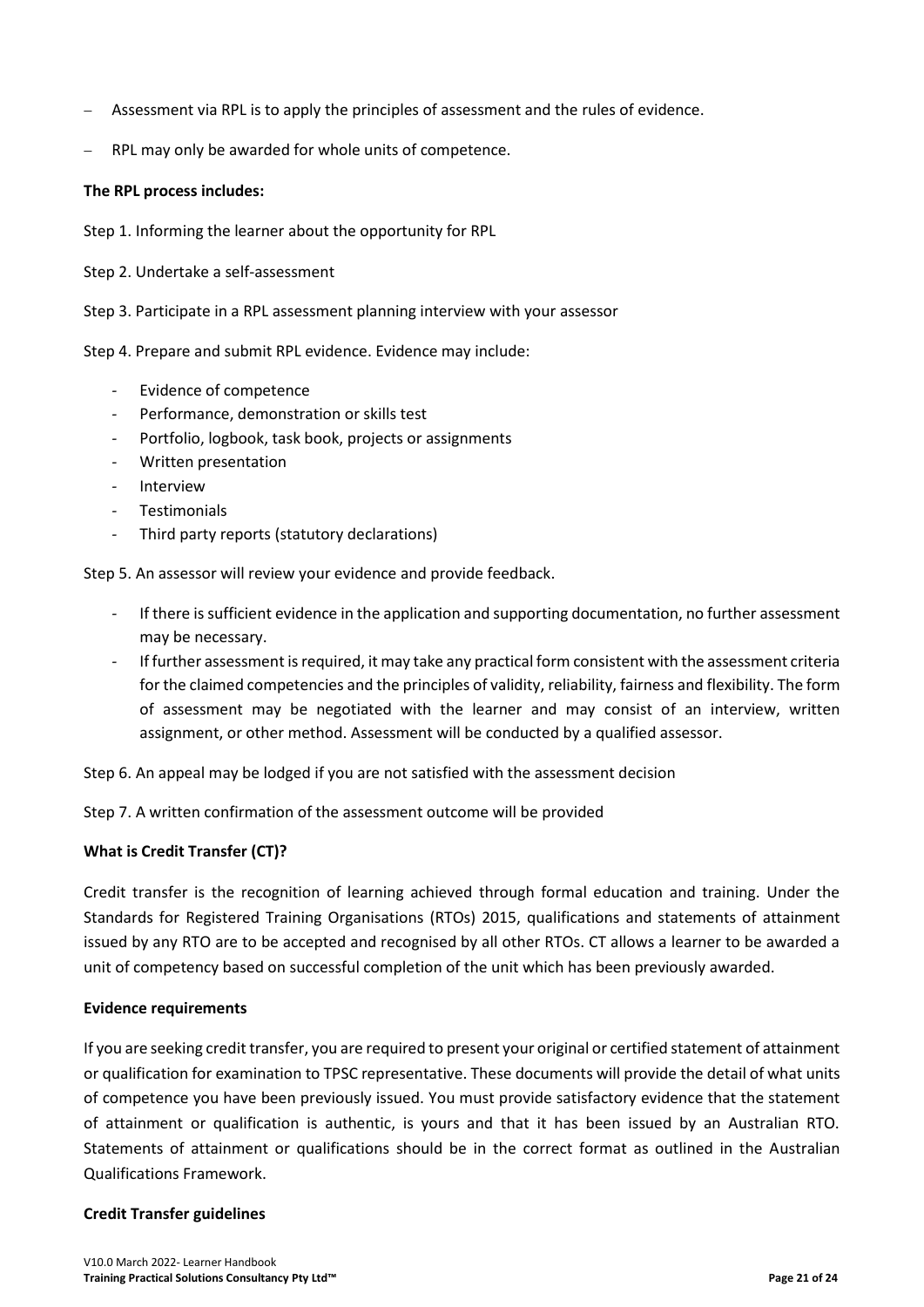The following guidelines are to be followed in relation to credit transfer:

- − Any learner is entitled to apply for credit transfer in a course or qualification in which they are currently enrolled.
- − Learners may not apply for credit transfer for units of competence or qualification which are not included in TPSC scope of registration.
- Whilst learners may apply for national recognition at any time, they are encouraged to apply before commencing a training program. This will reduce unnecessary training and guide the learner down a more efficient path to competence.
- The learner does not incur any fees for national recognition and TPSC does not receive any funding when national recognition is granted.
- National recognition may only be awarded for whole units of competence. Where a mapping guide identifies a partial credit, this will not be considered for national recognition and applicants will be advised to seek recognition.

# <span id="page-21-0"></span>**Issuance of Certificates and Statement of Attainments**

At Training Practical Solutions Consultancy, we recognise our responsibility to comply with issuing of certificates and statements of attainment within the Standards for Registered Training Organisations (RTOs) 2015. Specifically, TPSC will only issue a qualification or statement of attainment (as appropriate) to a person it has assessed as competent in accordance with the requirements of the Training Package or accredited course. The format of certificates and statement of attainments will follow requirements outlined in Schedule 5 of the Standards for Registered Training Organisations (RTOs) 2015. See link [Standards for Registered](http://www.comlaw.gov.au/Details/F2014L01377)  [Training Organisations \(RTOs\) 2015, Schedule 5.](http://www.comlaw.gov.au/Details/F2014L01377) This includes watermarked paper with an embossed TPSC logo to ensure we prevent fraudulent use and photocopying.

TPSC will issue qualifications or statements of attainment to those learners who have achieved the required outcomes within thirty (30) calendar days of the final assessment being completed. In addition to achieving the required outcomes, employers must have paid all fees owed to TPSC to be eligible to receive their certificate. No third party will be delegated responsibility of the issuance of certificates or statements of attainment to learners.

If you require a replacement of your Certificate or Statement of Attainment, you must contact TPSC Compliance Manager and follow procedures to verify your identity. Once this has been completed you will be given a replica of the original document, including the 'learner name', 'learner number' and other distinguishing features such as the watermarked paper with embossed logo in the top centre of the certificate. The only detail which will be changed is the 'issued on' date, which will be the date of re-issue and specified as 're-issued'. Please refer to the Schedule of Fees and Charges within this handbook or on TPSC website for the cost of replacing your Certificate or Statement of Attainment.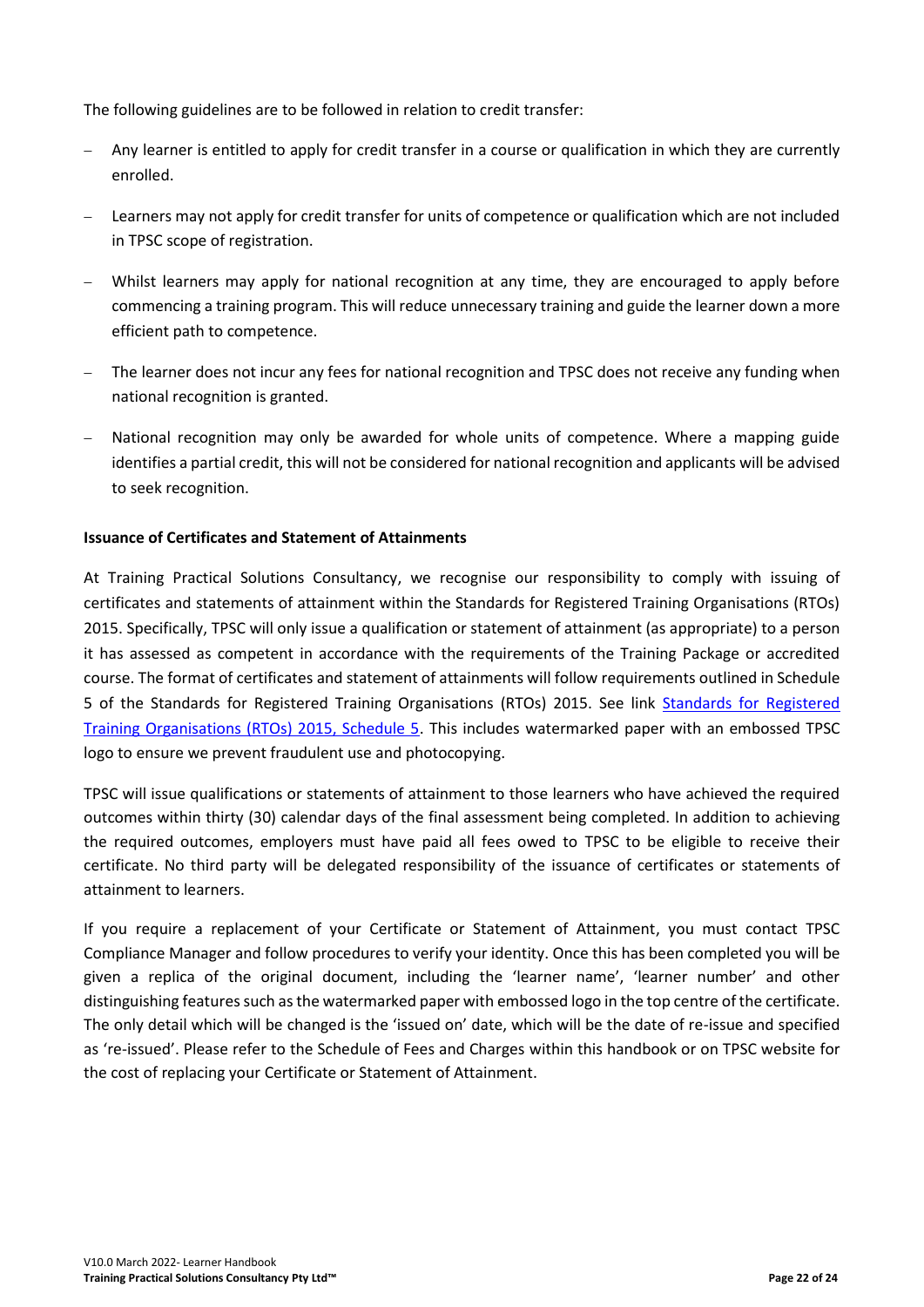### <span id="page-22-0"></span>**Legislative and Regulatory Responsibilities**

TPSC is required to operate in accordance with the law. This means we comply with the requirements of legislative and regulatory requirements. The following legislation is a list of the Acts that TPSC has recognised it has compliance responsibilities to. They also represent obligations to you as a learner whilst training with Training Practical Solutions Consultancy.

During your day-to-day work and when participating in training, you will need to be aware of the relevant legislation that may impact on your conduct and behaviour.

Copies of State and Federal legislation are provided in the links next to State or Commonwealth.

# **Commonwealth legislation** - [www.comlaw.gov.au](http://www.comlaw.gov.au/)

- − *National Vocational Education and Training Regulator Act 2011*
- − *Student Identifiers Act 2014*
- − *Work Health and Safety Act. 2011*
- − *Age Discrimination Act 2004 (Cwth)*
- − *Disability Discrimination Act 1992*
- − *Disability Standards for Education 2005*
- − *Racial Discrimination Act 1975*
- − *Sex Discrimination Act 1984*
- − *Privacy Act 1988 and Australian Privacy Principles (2014)*
- − *Fair Work Act 2009*
- − *Copyright Act 1968*

### **NSW legislation - [http://www.austlii.edu.au/au/legis/nsw/consol\\_act/](http://www.austlii.edu.au/au/legis/nsw/consol_act/)**

- − *Work Health and Safety Act 2011*
- − *Workplace Injury Management and Workers Compensation Act 1998*
- − *Children and Young Persons (Care and Protection) Act 1998*
- − *Disability Inclusion Act 2014*
- − *Privacy and Personal Information Protection Act 1998*
- − *Fair Trading Act 1987*

### **Western Australia legislation - [http://www.austlii.edu.au/au/legis/wa/consol\\_act/](http://www.austlii.edu.au/au/legis/wa/consol_act/)**

- − *Vocational Education and Training Act 1996*
- − *Education Service Providers (Full Fee Overseas Learners) Registration Act 1991*
- − *Equal Opportunity Act 1984*
- − *Fair Trading Act 1987*
- − *Occupational Safety and Health Act 1984*
- − *Working With Children (Criminal Record Checking) Act 2004*

### **South Australia legislation - [http://www5.austlii.edu.au/au/legis/sa/consol\\_act/](http://www5.austlii.edu.au/au/legis/sa/consol_act/)**

- − *Training and Skills Development Act 2008*
- − *Work Health and Safety Act 2012*
- − *Workers Rehabilitation and Compensation Act 1986*
- − *Fair Trading Act 1987*